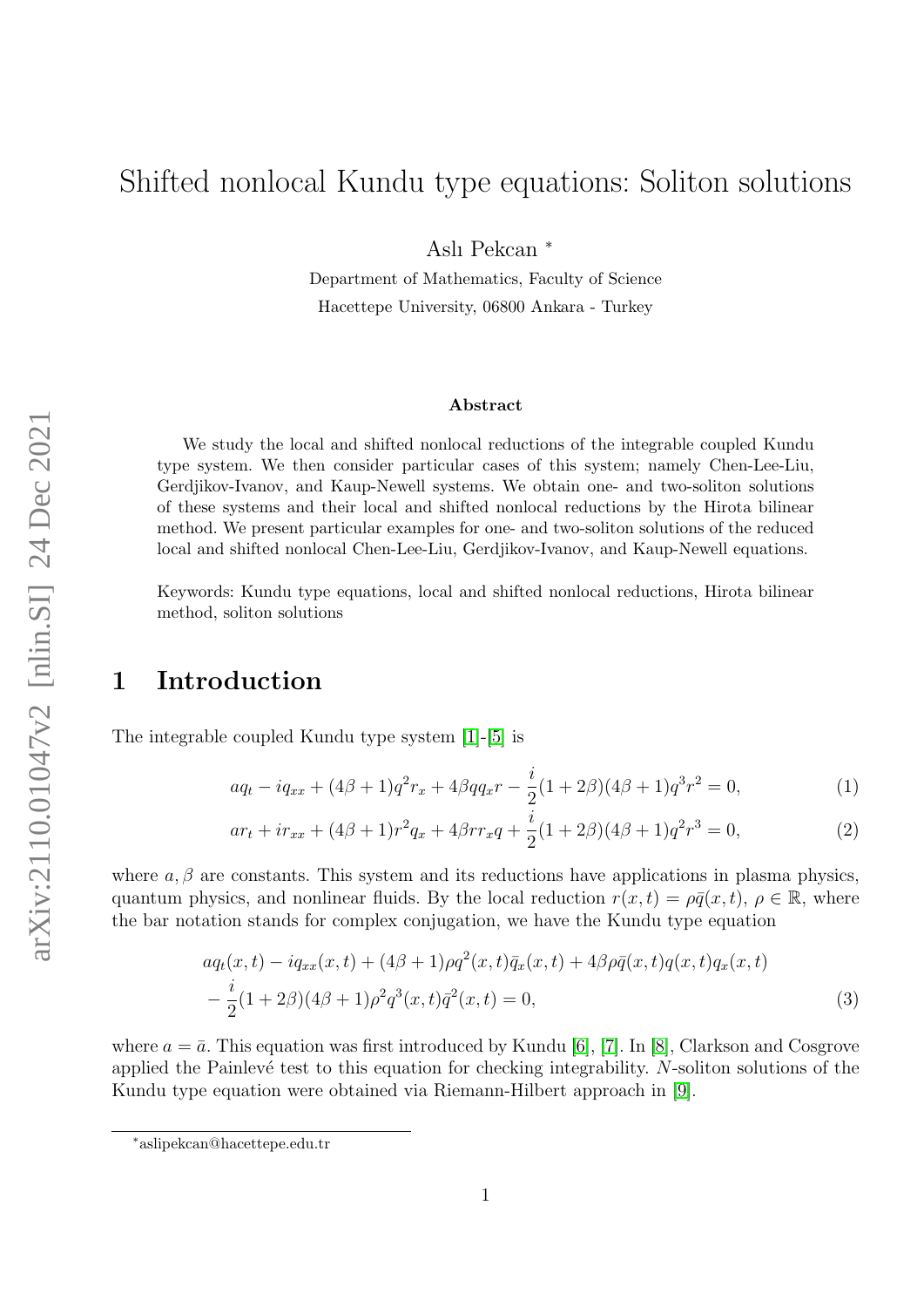For particular values of  $\beta$ , the system [\(1\)](#page-0-0) and [\(2\)](#page-0-1) is related to very well-known three types of coupled derivative nonlinear Schrödinger (NLS) systems. If  $\beta = -\frac{1}{4}$  $\frac{1}{4}$ , then it reduces to the coupled Chen-Lee-Liu (CLL) system,

<span id="page-1-1"></span><span id="page-1-0"></span>
$$
aq_t - iq_{xx} - qq_x r = 0,
$$
\n<sup>(4)</sup>

<span id="page-1-3"></span><span id="page-1-2"></span>
$$
ar_t + ir_{xx} - rr_x q = 0.
$$
\n<sup>(5)</sup>

The above system gives CLL equation [\[10\]](#page-20-6)-[\[14\]](#page-21-0) under the reduction  $r(x,t) = \rho \bar{q}(x,t)$ . When  $\beta = 0$ , we have the coupled Gerdjikov-Ivanov (GI) system,

$$
aq_t - iq_{xx} + q^2r_x - \frac{i}{2}q^3r^2 = 0,
$$
\t(6)

$$
ar_t + ir_{xx} + r^2 q_x + \frac{i}{2} q^2 r^3 = 0.
$$
\n(7)

Applying the reduction  $r(x, t) = \rho \bar{q}(x, t)$  to this system yields GI equation [\[15\]](#page-21-1)-[\[21\]](#page-21-2).

For  $\beta = -\frac{1}{2}$  $\frac{1}{2}$ , we get the coupled Kaup-Newell (KN) system,

<span id="page-1-4"></span>
$$
aq_t - iq_{xx} - q^2r_x - 2qq_x r = 0,
$$
\n(8)

<span id="page-1-5"></span>
$$
ar_t + ir_{xx} - r^2 q_x - 2rr_x q = 0,
$$
\n(9)

reducing to KN equation [\[22\]](#page-21-3)-[\[27\]](#page-21-4) by  $r(x,t) = \rho \bar{q}(x,t)$ . There are gauge transformations among the local reduced CLL, GI, and KN equations but it is hard to obtain a solution of one equation from another one due to the complicated calculations [\[28\]](#page-22-0). Therefore one needs to work with these equations separately.

Nowadays, the notion of integrable nonlocal reductions is a hot topic in the theory of integrable systems. This notion was first introduced by Ablowitz and Musslimani [\[29\]](#page-22-1)-[\[31\]](#page-22-2). The nonlocal reductions are actually special cases of discrete symmetry transformations [\[32\]](#page-22-3). If the nonlocal reductions are applied consistently to an integrable system then one obtains space reversal, time reversal, and space-time reversal nonlocal equations, which are also integrable. There are many nonlocal integrable equations e.g., nonlocal NLS equations [\[29\]](#page-22-1)-[\[31\]](#page-22-2), [\[33\]](#page-22-4)-[\[46\]](#page-23-0), nonlocal modified Korteweg-de Vries (mKdV) equations [\[30\]](#page-22-5)-[\[33\]](#page-22-4), [\[37\]](#page-22-6), [\[47\]](#page-23-1)-[\[53\]](#page-23-2), nonlocal GI equation [\[54\]](#page-23-3), [\[55\]](#page-23-4), and so on [\[56\]](#page-23-5)-[\[65\]](#page-24-0).

Ablowitz and Musslimani [\[66\]](#page-24-1) have recently introduced new nonlocal reductions called shifted nonlocal reductions given by  $r(x,t) = k\bar{q}(x_0 - x, t)$ ,  $r(x,t) = kq(x, -t + t_0)$ ,  $r(x,t) = kq(x_0 - t_0)$  $x, t_0 - t$ , and  $r(x, t) = k\overline{q}(x_0 - x, t_0 - t)$  where  $x_0$  and  $t_0$  are arbitrary real constants. By these shifted nonlocal reductions the NLS and MKdV systems reduce to the shifted nonlocal NLS and MKdV equations, respectively. When  $x_0 = t_0 = 0$  the shifted nonlocal equations reduce back to standard unshifted nonlocal forms of them. We have also studied shifted nonlocal NLS and MKdV equations and found one- and two-soliton solutions of these equations by the Hirota method in [\[67\]](#page-24-2). In [\[68\]](#page-24-3), the authors considered space-time shifted nonlocal NLS and mKdV hierarchies and find their solutions by double Wronskians. In this work we obtain new integrable shifted nonlocal reduced equations, namely integrable shifted nonlocal CLL, GI, and KN equations, from the integrable coupled Kundu type system.

In Section 2, we use two different bilinearizing transformations and get Hirota bilinear forms of CLL, GI, and KN systems which are particular cases of the Kundu type system. We obtain one- and two-soliton solutions of these systems. In Section 3, we give all consistent local and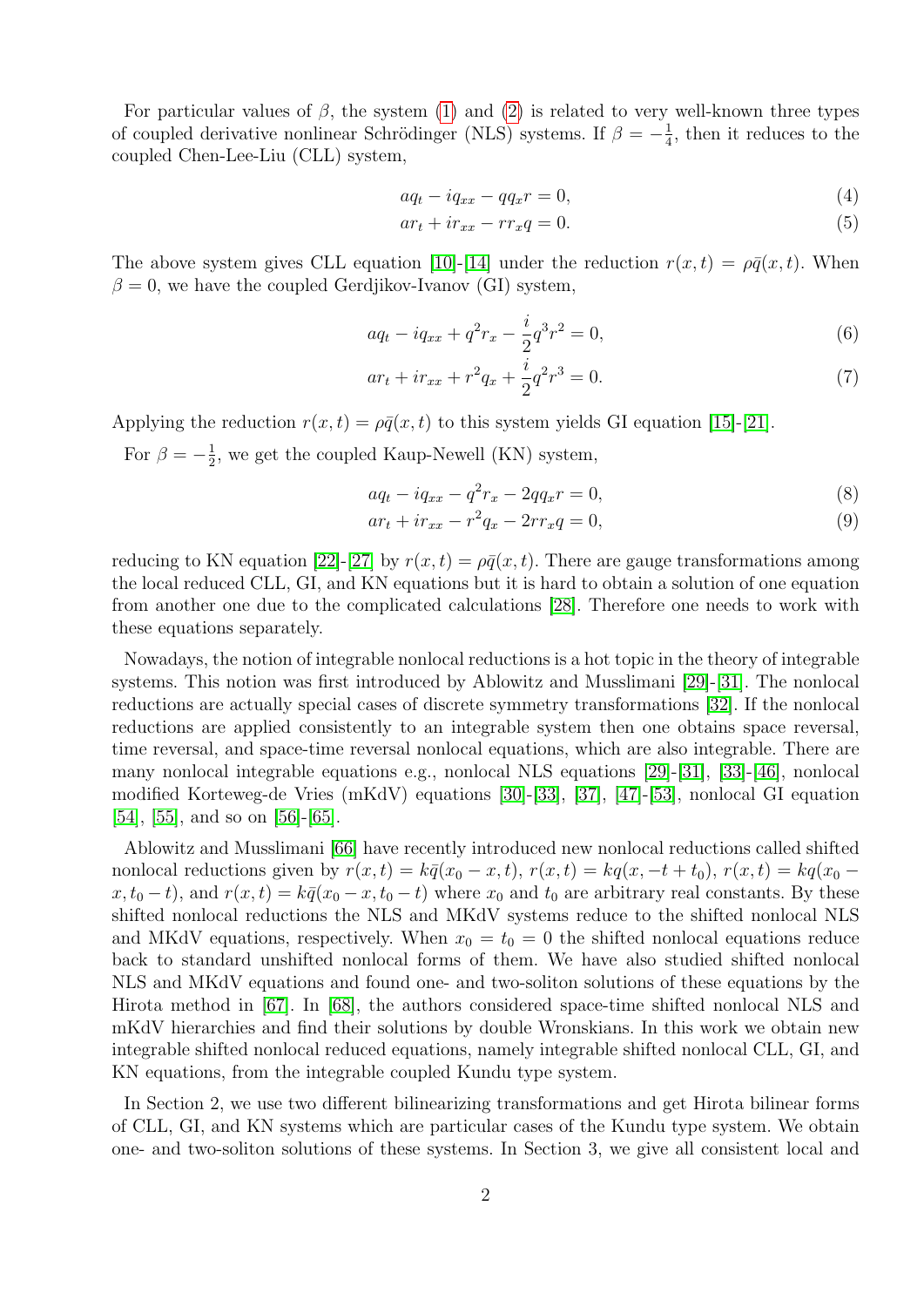nonlocal shifted reductions of the Kundu type system for any value of the free parameter  $\beta$ . In Section 4, we present one- and two-soliton solutions of the reduced local and shifted nonlocal CLL, GI, and KN equations with some particular examples.

# 2 Hirota bilinear method

Here the bilinearizing transformations that we use give the Hirota bilinear forms for particular values of the parameter  $\beta$  in the Kundu type system [\(1\)](#page-0-0) and [\(2\)](#page-0-1).

Let

<span id="page-2-1"></span><span id="page-2-0"></span>
$$
q = \frac{g}{f}, \quad r = \frac{h}{s},\tag{10}
$$

in [\(1\)](#page-0-0) and [\(2\)](#page-0-1). We get the Hirota bilinear form as

$$
(aD_t - iD_x^2)\{g \cdot f\} = 0,\t(11)
$$

$$
(aDt + iDx2)\{h \cdot s\} = 0,
$$
\n(12)

$$
D_x^2\{f \cdot s\} + \frac{i}{2}D_x\{g \cdot h\} = 0,\t\t(13)
$$

$$
D_x\{f \cdot s\} - \frac{(8\beta + 1)i}{2}gh = 0,\t\t(14)
$$

which is only valid for  $\beta = -\frac{1}{4}$  $\frac{1}{4}$  corresponding to CLL system [\(4\)](#page-1-0) and [\(5\)](#page-1-1), and for  $\beta = 0$ corresponding to GI system [\(6\)](#page-1-2) and [\(7\)](#page-1-3). Soliton solutions of the GI system were also studied in [\[69\]](#page-24-4) by Hirota method. But the Hirota bilinear form of the system and so the solutions obtained in [\[69\]](#page-24-4) were given incorrectly.

If we insert

<span id="page-2-5"></span><span id="page-2-2"></span>
$$
q = \frac{gs}{f^2}, \quad r = \frac{hf}{s^2} \tag{15}
$$

into the system  $(1)$  and  $(2)$ , we obtain the Hirota bilinear form for KN system  $(8)$  and  $(9)$  i.e. for  $\beta = -\frac{1}{2}$  $rac{1}{2}$  as

$$
(aD_t - iD_x^2)\{g \cdot f\} = 0,\t(16)
$$

$$
(aD_t + iD_x^2)\{h \cdot s\} = 0,\t(17)
$$

$$
(aD_t - iD_x^2)\{f \cdot s\} = 0,\t(18)
$$

<span id="page-2-4"></span><span id="page-2-3"></span>
$$
D_x\{f \cdot s\} + \frac{i}{2}gh = 0.
$$
 (19)

Here  $D$  is the Hirota  $D$ -operator [\[70\]](#page-24-5) given by

$$
D_t^n D_x^m \{ F \cdot G \} = \left( \frac{\partial}{\partial t} - \frac{\partial}{\partial t'} \right)^n \left( \frac{\partial}{\partial x} - \frac{\partial}{\partial x'} \right)^m F(x, y, t) G(x', y', t')|_{x'=x, t'=t}.
$$
 (20)

We expand the functions  $g, h, f$ , and  $s$  in the form of power series as

$$
g = \sum_{j=1}^{\infty} g^{(2j-1)} \epsilon^{2j-1}, \quad h = \sum_{j=1}^{\infty} h^{(2j-1)} \epsilon^{2j-1},
$$
  

$$
f = 1 + \sum_{j=1}^{\infty} f^{(2j)} \epsilon^{2j}, \quad s = 1 + \sum_{j=1}^{\infty} s^{(2j)} \epsilon^{2j},
$$
 (21)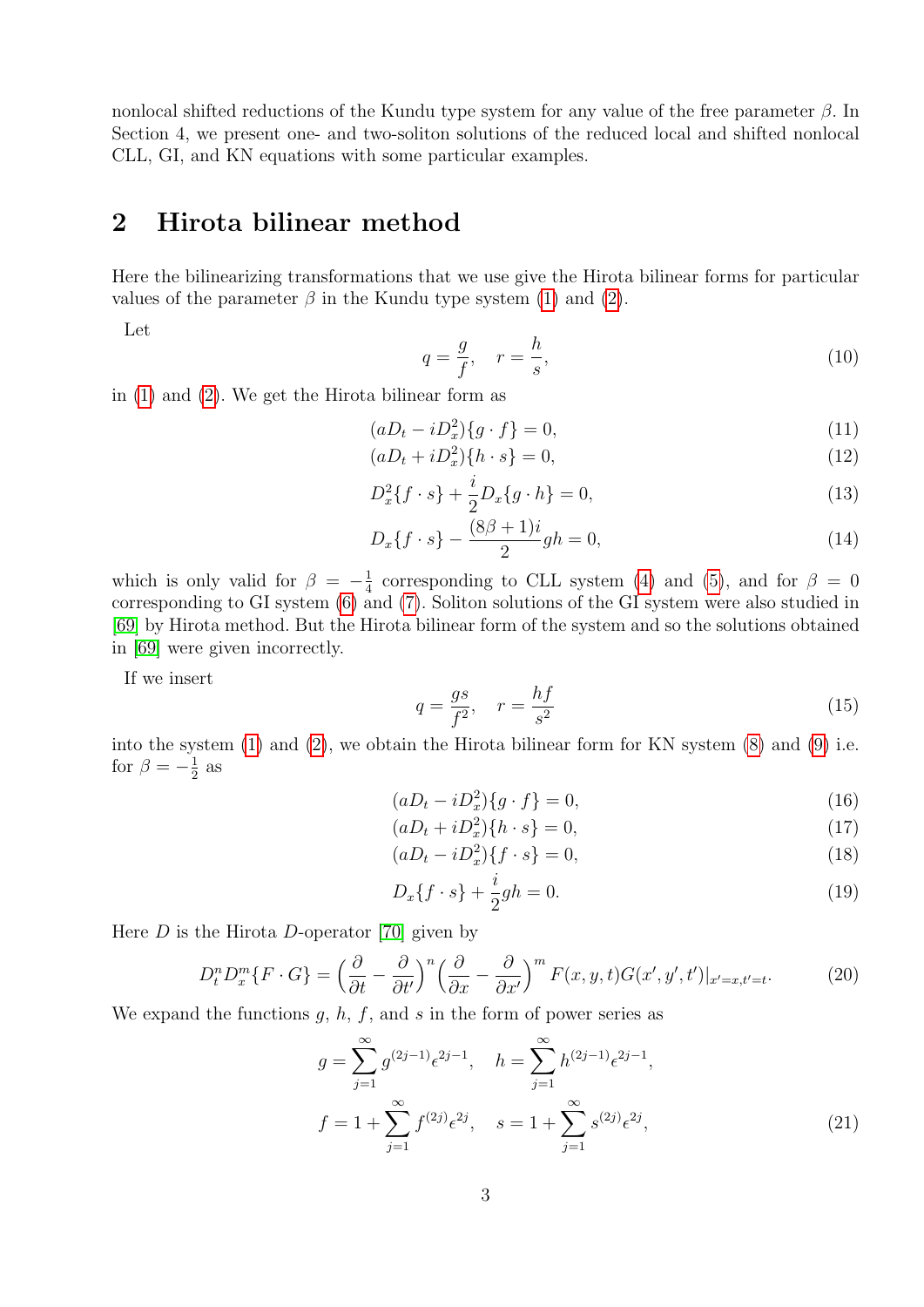and substitute them into the Hirota bilinear forms  $(11)-(14)$  $(11)-(14)$  $(11)-(14)$  and  $(16)-(19)$  $(16)-(19)$  $(16)-(19)$ . To find N-soliton solutions of the system  $(1)$  and  $(2)$ , we take

<span id="page-3-0"></span>
$$
g^{(1)} = \sum_{j=1}^{N} e^{\theta_j}, \quad \theta_j = k_j x + \omega_j t + \alpha_j, \ j = 1, ..., N,
$$
 (22)

<span id="page-3-1"></span>
$$
h^{(1)} = \sum_{j=1}^{N} e^{\eta_j}, \quad \eta_j = l_j x + m_j t + \delta_j, \ j = 1, \dots, N,
$$
\n(23)

where  $k_j, l_j, \omega_j, m_j, \alpha_j$ , and  $\delta_j$  are constants.

### 2.1 One-soliton solutions

To obtain one-soliton solution of the system [\(1\)](#page-0-0) and [\(2\)](#page-0-1) for  $\beta = -\frac{1}{4}$  $\frac{1}{4}$ , 0, and  $\beta = -\frac{1}{2}$  $\frac{1}{2}$ , we take  $N = 1$  in [\(22\)](#page-3-0) and [\(23\)](#page-3-1) that is  $g^{(1)} = e^{\theta_1}$  and  $h^{(1)} = e^{\eta_1}$ , where  $\theta_1 = k_1x + \omega_1t + \alpha_1$  and  $\eta_1 = l_1 x + m_1 t + \delta_1$ . Substituting the expansions [\(21\)](#page-2-4) into the Hirota bilinear forms [\(11\)](#page-2-0)-[\(14\)](#page-2-1) and [\(16\)](#page-2-2)-[\(19\)](#page-2-3) with that choice of  $g^{(1)}$  and  $h^{(1)}$  determines the functions g, h, f and s as

$$
g = \epsilon g^{(1)}, \quad h = \epsilon h^{(1)}, \quad f = 1 + \epsilon^2 f^{(2)}, \quad s = 1 + \epsilon^2 s^{(2)}.
$$
 (24)

Let us first start with the Hirota bilinear form [\(11\)](#page-2-0)-[\(14\)](#page-2-1) for  $\beta = -\frac{1}{4}$  $\frac{1}{4}$  and  $\beta = 0$  corresponding to CLL, and GI systems, respectively.

#### 2.1.1 One-soliton solutions of CLL and GI systems

When we compare the coefficients of the same powers of  $\epsilon$  we have

$$
\omega_1 = -\frac{i}{a}k_1^2, \quad m_1 = -\frac{i}{a}l_1^2,\tag{25}
$$

as dispersion relations for both CLL and GI systems. The coefficients of  $\epsilon^2$  gives

$$
f_2 = -\frac{ik_1}{2(k_1 + l_1)^2} e^{\theta_1 + \eta_1}, \quad s_2 = \frac{il_1}{2(k_1 + l_1)^2} e^{\theta_1 + \eta_1}
$$
(26)

for CLL system and

$$
f_2 = \frac{i l_1}{2(k_1 + l_1)^2} e^{\theta_1 + \eta_1}, \quad s_2 = -\frac{i k_1}{2(k_1 + l_1)^2} e^{\theta_1 + \eta_1}
$$
(27)

for GI system. The coefficients of  $\epsilon^3$  and  $\epsilon^4$  vanish directly. Without loss of generality, take  $\epsilon = 1$ . Hence one-soliton solution of CLL system [\(4\)](#page-1-0) and [\(5\)](#page-1-1) is given by the pair  $(q(x, t), r(x, t))$ where

<span id="page-3-2"></span>
$$
q(x,t) = \frac{e^{k_1 x + \omega_1 t + \alpha_1}}{1 - \frac{ik_1}{2(k_1 + l_1)^2} e^{(k_1 + l_1)x + (\omega_1 + m_1)t + \alpha_1 + \delta_1}}, \quad r(x,t) = \frac{e^{l_1 x + m_1 t + \delta_1}}{1 + \frac{il_1}{2(k_1 + l_1)^2} e^{(k_1 + l_1)x + (\omega_1 + m_1)t + \alpha_1 + \delta_1}},
$$
\n(28)

and one-soliton solution of GI system [\(6\)](#page-1-2) and [\(7\)](#page-1-3) is

<span id="page-3-3"></span>
$$
q(x,t) = \frac{e^{k_1 x + \omega_1 t + \alpha_1}}{1 + \frac{i l_1}{2(k_1 + l_1)^2} e^{(k_1 + l_1)x + (\omega_1 + m_1)t + \alpha_1 + \delta_1}}, \quad r(x,t) = \frac{e^{l_1 x + m_1 t + \delta_1}}{1 - \frac{i k_1}{2(k_1 + l_1)^2} e^{(k_1 + l_1)x + (\omega_1 + m_1)t + \alpha_1 + \delta_1}},
$$
\n(29)

with  $\omega_1 = \frac{i}{a}$  $\frac{i}{a}k_1^2, m_1 = -\frac{i}{a}$  $\frac{i}{a}l_1^2$ . Here  $k_1, l_1, \alpha_1, \delta_1$ , and a are arbitrary constants.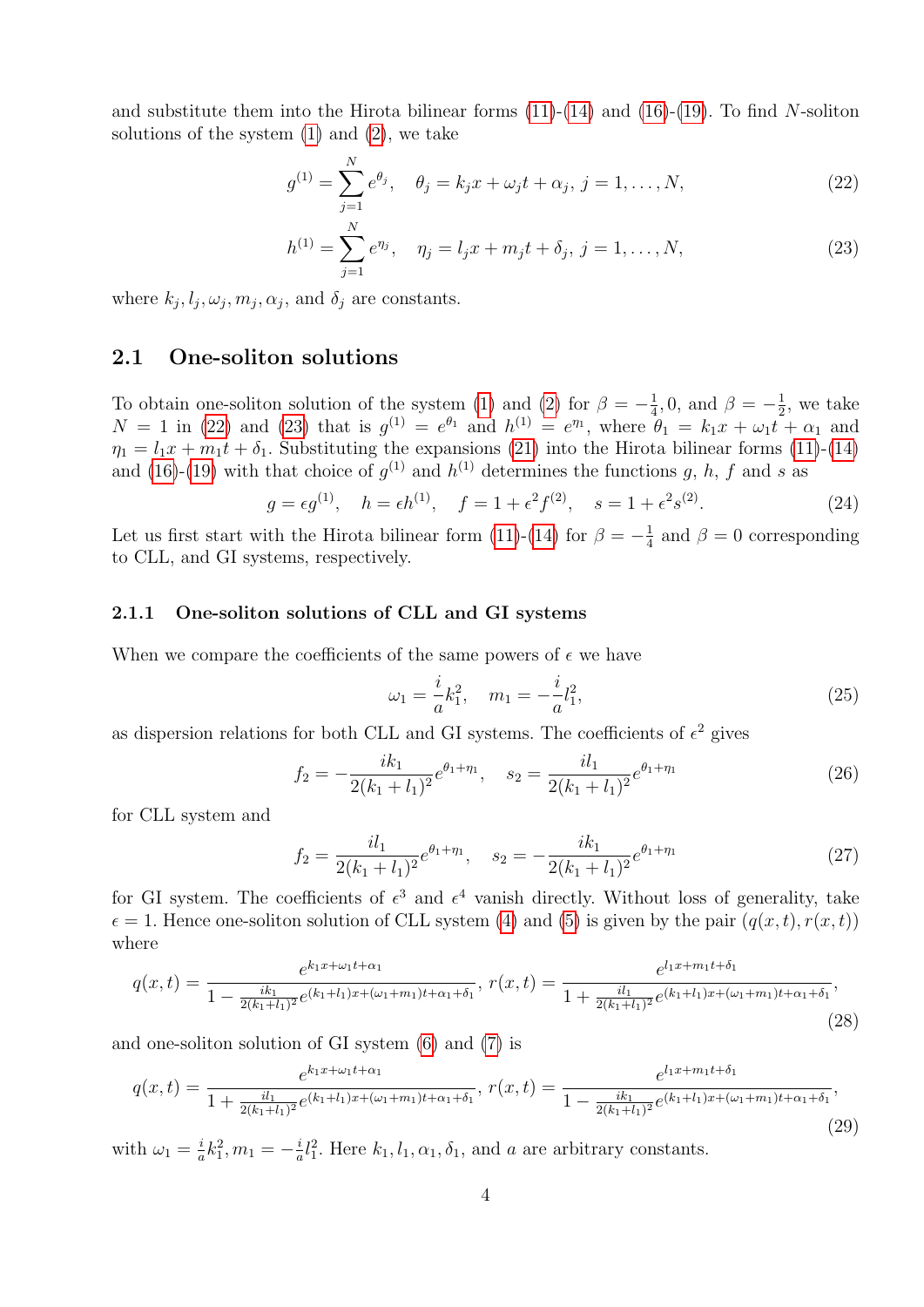#### 2.1.2 One-soliton solution of KN system

To find one-soliton solution of KN system [\(8\)](#page-1-4) and [\(9\)](#page-1-5), we insert the expansion [\(21\)](#page-2-4) with [\(22\)](#page-3-0) and [\(23\)](#page-3-1) for  $N = 1$  into the Hirota bilinear form of KN system given by [\(16\)](#page-2-2)-[\(19\)](#page-2-3). Then we make the coefficients of the powers of  $\epsilon$  equal to zero. The dispersion relations, the functions  $f_2$  and  $s_2$  for one-soliton solutions of KN system are same with CLL system  $(4)$  and  $(5)$ . However, the bilinearizing transformation for KN system is different than the one for CLL system. Therefore the forms of the solutions are different. One-soliton solution of KN system [\(8\)](#page-1-4) and [\(9\)](#page-1-5) is given by the pair  $(q(x,t), r(x,t)),$ 

$$
q(x,t) = \frac{e^{k_1x + \omega_1t + \alpha_1} \left[1 + \frac{i}{2} \frac{l_1}{(k_1 + l_1)^2} e^{(k_1 + l_1)x + (\omega_1 + m_1)t + \alpha_1 + \delta_1}\right]}{\left[1 - \frac{i}{2} \frac{k_1}{(k_1 + l_1)^2} e^{(k_1 + l_1)x + (\omega_1 + m_1)t + \alpha_1 + \delta_1}\right]^2},\tag{30}
$$

$$
r(x,t) = \frac{e^{l_1x + m_1t + \delta_1} \left[1 - \frac{i}{2} \frac{k_1}{(k_1 + l_1)^2} e^{(k_1 + l_1)x + (\omega_1 + m_1)t + \alpha_1 + \delta_1}\right]}{\left[1 + \frac{i}{2} \frac{l_1}{(k_1 + l_1)^2} e^{(k_1 + l_1)x + (\omega_1 + m_1)t + \alpha_1 + \delta_1}\right]^2},\tag{31}
$$

where  $\omega_1 = i \frac{k_1^2}{a} t$ ,  $m_1 = -i \frac{l_1^2}{a} t$ . Here  $k_1, l_1, \alpha_1, \delta_1, a$  are arbitrary complex numbers.

## 2.2 Two-soliton solutions

To find two-soliton solution of the system [\(1\)](#page-0-0) and [\(2\)](#page-0-1) for  $\beta = -\frac{1}{4}$  $\frac{1}{4}$ , 0, and  $\beta = -\frac{1}{2}$  $\frac{1}{2}$ , we take  $N = 2$  in [\(22\)](#page-3-0) and [\(23\)](#page-3-1) that is  $g^{(1)} = e^{\theta_1} + e^{\theta_2}$  and  $h^{(1)} = e^{\eta_1} + e^{\eta_2}$ , where  $\theta_j = k_j x + \omega_j t + \alpha_j$ and  $\eta_j = l_j x + m_j t + \delta_j$  for  $j = 1, 2$ . When we substitute the expansions [\(21\)](#page-2-4) into the Hirota bilinear forms [\(11\)](#page-2-0)-[\(14\)](#page-2-1) and [\(16\)](#page-2-2)-[\(19\)](#page-2-3) with that choice of  $g^{(1)}$  and  $h^{(1)}$  we obtain the functions  $q, h, f, \text{ and } s \text{ as}$ 

<span id="page-4-0"></span>
$$
g = \epsilon g^{(1)} + \epsilon^3 g^{(3)}, \quad h = \epsilon h^{(1)} + \epsilon^3 h^{(3)}, \quad f = 1 + \epsilon^2 f^{(2)} + \epsilon^4 f^{(4)}, \quad s = 1 + \epsilon^2 s^{(2)} + \epsilon^4 s^{(4)}.
$$
 (32)

Now let us first consider two-soliton solutions of CLL and GI systems, and then KN system.

### 2.2.1 Two-soliton solutions of CLL and GI systems

When we make the coefficients of the powers of  $\epsilon$  vanish, we get

$$
\omega_j = \frac{i}{a} k_j^2, \quad m_j = -\frac{i}{a} l_j^2, \quad j = 1, 2
$$
\n(33)

as the dispersion relations. The coefficients of  $\epsilon^2$  give

$$
f_2 = -\frac{i}{2} \sum_{1 \le m,n \le 2} \frac{k_m}{(k_m + l_n)^2} e^{\theta_m + \eta_n}, \quad s_2 = \frac{i}{2} \sum_{1 \le m,n \le 2} \frac{l_n}{(k_m + l_n)^2} e^{\theta_m + \eta_n}
$$
(34)

for CLL system and

$$
f_2 = \frac{i}{2} \sum_{1 \le m,n \le 2} \frac{l_n}{(k_m + l_n)^2} e^{\theta_m + \eta_n}, \quad s_2 = -\frac{i}{2} \sum_{1 \le m,n \le 2} \frac{k_m}{(k_m + l_n)^2} e^{\theta_m + \eta_n}
$$
(35)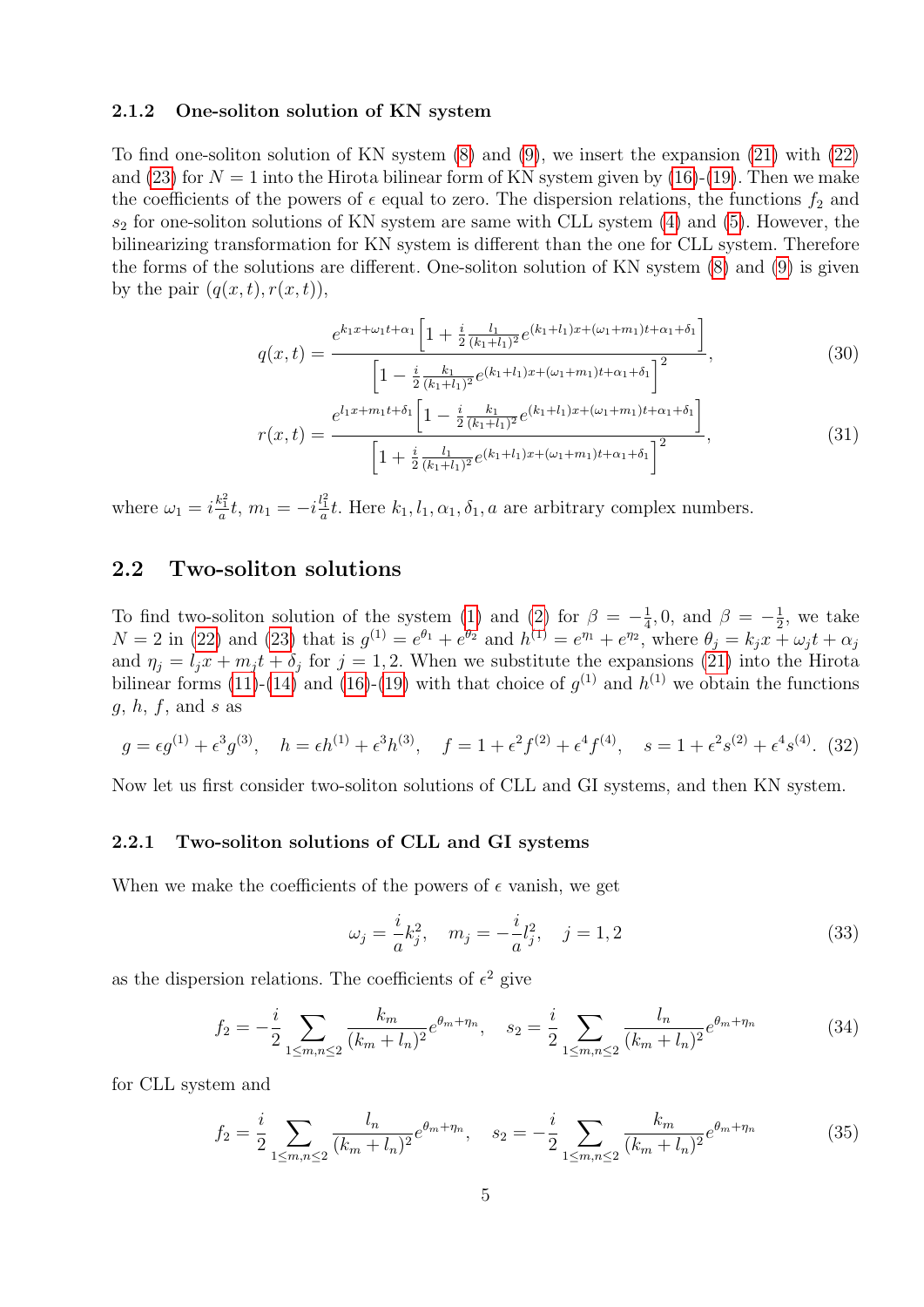for GI system. The coefficients of  $\epsilon^3$  yield

$$
g_3 = \gamma_1 e^{\theta_1 + \theta_2 + \eta_1} + \gamma_2 e^{\theta_1 + \theta_2 + \eta_2}, \quad h_3 = \beta_1 e^{\theta_1 + \eta_1 + \eta_2} + \beta_2 e^{\theta_2 + \eta_1 + \eta_2}
$$
(36)

for both CLL and GI systems, where

<span id="page-5-2"></span>
$$
\gamma_j = \frac{i l_j (k_1 - k_2)^2}{2(k_1 + l_j)^2 (k_2 + l_j)^2}, \quad \beta_j = -\frac{i k_j (l_1 - l_2)^2}{2(k_j + l_1)^2 (k_j + l_2)^2}, \quad j = 1, 2. \tag{37}
$$

We obtain the functions  $f_4$  and  $s_4$  from the coefficients of  $\epsilon^4$  as

$$
f_4 = M_1 e^{\theta_1 + \theta_2 + \eta_1 + \eta_2}, \quad g_4 = M_2 e^{\theta_1 + \theta_2 + \eta_1 + \eta_2}
$$
\n(38)

for CLL system, and

<span id="page-5-3"></span>
$$
f_4 = M_2 e^{\theta_1 + \theta_2 + \eta_1 + \eta_2}, \quad g_4 = M_1 e^{\theta_1 + \theta_2 + \eta_1 + \eta_2}
$$
\n(39)

for GI system, where

$$
M_1 = -\frac{k_1 k_2 (l_1 - l_2)^2 (k_1 - k_2)^2}{4(k_1 + l_1)^2 (k_1 + l_2)^2 (k_2 + l_1)^2 (k_2 + l_2)^2},
$$
  
\n
$$
M_2 = -\frac{l_1 l_2 (l_1 - l_2)^2 (k_1 - k_2)^2}{4(k_1 + l_1)^2 (k_1 + l_2)^2 (k_2 + l_1)^2 (k_2 + l_2)^2}.
$$
\n(40)

The coefficients of  $\epsilon^n$ ,  $n = 5, 6, 7, 8$  vanish directly. Take also  $\epsilon = 1$ . Hence two-soliton solution of CLL system [\(4\)](#page-1-0) and [\(5\)](#page-1-1) is given by the pair  $(q(x, t), r(x, t)),$ 

$$
q(x,t) = \frac{e^{\theta_1} + e^{\theta_2} + \gamma_1 e^{\theta_1 + \theta_2 + \eta_1} + \gamma_2 e^{\theta_1 + \theta_2 + \eta_2}}{1 - \frac{i}{2} \sum_{1 \le m,n \le 2} \frac{k_m}{(k_m + l_n)^2} e^{\theta_m + \eta_n} + M_1 e^{\theta_1 + \theta_2 + \eta_1 + \eta_2}},
$$
\n(41)

$$
r(x,t) = \frac{e^{\eta_1} + e^{\eta_2} + \beta_1 e^{\theta_1 + \eta_1 + \eta_2} + \beta_2 e^{\theta_2 + \eta_1 + \eta_2}}{1 + \frac{i}{2} \sum_{1 \le m,n \le 2} \frac{l_m}{(k_m + l_n)^2} e^{\theta_m + \eta_n} + M_2 e^{\theta_1 + \theta_2 + \eta_1 + \eta_2}},\tag{42}
$$

<span id="page-5-1"></span><span id="page-5-0"></span>(44)

where  $\theta_j = k_j x + \frac{i}{q}$  $\frac{i}{a}k_j^2t + \alpha_j$  and  $\eta_j = l_jx - \frac{i}{a}$  $\frac{i}{a}l_j^2t + \delta_j$  for  $j = 1, 2$ . If we interchange the denominators of the functions  $q(x, t)$  and  $r(x, t)$  in [\(41\)](#page-5-0) and [\(42\)](#page-5-1), we get two-soliton solution of GI system [\(6\)](#page-1-2) and [\(7\)](#page-1-3).

#### 2.2.2 Two-soliton solution of KN system

Similar to one-soliton solution case, the functions in the expansion [\(32\)](#page-4-0) for two-soliton solution are same for both CLL and KN systems. When we insert these functions into the bilinearizing transformation [\(15\)](#page-2-5) for KN system [\(8\)](#page-1-4) and [\(9\)](#page-1-5) we obtain two-soliton solution of KN system as

$$
q(x,t) = \frac{[e^{\theta_1} + e^{\theta_2} + \gamma_1 e^{\theta_1 + \theta_2 + \eta_1} + \gamma_2 e^{\theta_1 + \theta_2 + \eta_2}][1 + \frac{i}{2} \sum_{1 \le m,n \le 2} \frac{l_m}{(k_m + l_n)^2} e^{\theta_m + \eta_n} + M_2 e^{\theta_1 + \theta_2 + \eta_1 + \eta_2}]}{[1 - \frac{i}{2} \sum_{1 \le m,n \le 2} \frac{k_m}{(k_m + l_n)^2} e^{\theta_m + \eta_n} + M_1 e^{\theta_1 + \theta_2 + \eta_1 + \eta_2}]^2},
$$
\n
$$
r(x,t) = \frac{[e^{\eta_1} + e^{\eta_2} + \beta_1 e^{\theta_1 + \eta_1 + \eta_2} + \beta_2 e^{\theta_2 + \eta_1 + \eta_2}][1 - \frac{i}{2} \sum_{1 \le m,n \le 2} \frac{k_m}{(k_m + l_n)^2} e^{\theta_m + \eta_n} + M_1 e^{\theta_1 + \theta_2 + \eta_1 + \eta_2}],
$$
\n
$$
[1 + \frac{i}{2} \sum_{1 \le m,n \le 2} \frac{l_m}{(k_m + l_n)^2} e^{\theta_m + \eta_n} + M_2 e^{\theta_1 + \theta_2 + \eta_1 + \eta_2}]^2},
$$
\n
$$
(43)
$$

where  $\theta_j = k_j x + \frac{i}{a}$  $\frac{i}{a}k_j^2t + \alpha_j$  and  $\eta_j = l_jx - \frac{i}{a}$  $\frac{i}{a}l_j^2t + \delta_j$ ,  $j = 1, 2, \gamma_j$  and  $\beta_j$ ,  $j = 1, 2$  are given in  $(37)$ ,  $M_1$  and  $M_2$  are given in  $(40)$ .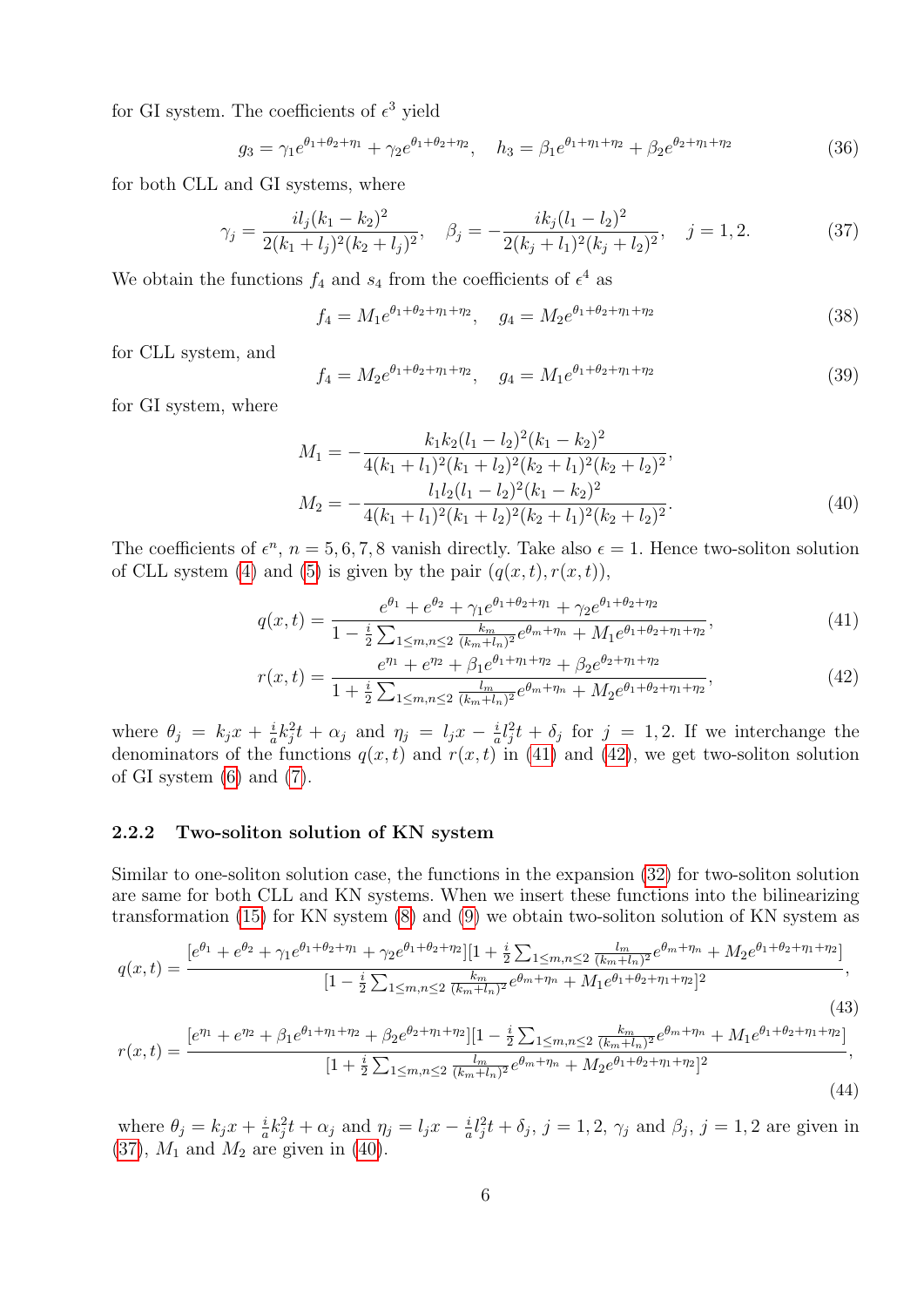# 3 Reductions

#### A. Local reductions

(i)  $r(x, t) = \rho \bar{q}(x, t), \ \rho \in \mathbb{R}$ .

By this local reduction, the system [\(1\)](#page-0-0) and [\(2\)](#page-0-1) reduces to Kundu type equation,

$$
aq_t(x,t) - iq_{xx}(x,t) + (4\beta + 1)\rho q^2(x,t)\bar{q}_x(x,t) + 4\beta \rho \bar{q}(x,t)q(x,t)q_x(x,t) - \frac{i}{2}(1+2\beta)(4\beta+1)\rho^2 q^3(x,t)\bar{q}^2(x,t) = 0,
$$
\n(45)

which is also known as generalized mixed NLS equation. Here for consistency we have  $a = \bar{a}$ . For  $\beta = -\frac{1}{4}$  we have local CLL equation

<span id="page-6-0"></span>
$$
aq_t(x,t) - iq_{xx}(x,t) - \rho \bar{q}(x,t)q(x,t)q_x(x,t) = 0,
$$
\n(46)

for  $\beta = 0$  we get local GI equation

<span id="page-6-1"></span>
$$
aq_t(x,t) - iq_{xx}(x,t) + \rho q^2(x,t)\bar{q}_x(x,t) - \frac{i}{2}\rho^2 q^3(x,t)\bar{q}^2(x,t) = 0,
$$
\n(47)

and for  $\beta = -\frac{1}{2}$  we obtain local KN equation

<span id="page-6-2"></span>
$$
aq_t(x,t) - iq_{xx}(x,t) - \rho q^2(x,t)\bar{q}_x(x,t) - 2\rho \bar{q}(x,t)q(x,t)q_x(x,t) = 0.
$$
\n(48)

### B. Shifted nonlocal reductions

(i)  $r(x, t) = \rho q(-x + x_0, -t + t_0), \rho, x_0, t_0 \in \mathbb{R}$ .

Under this reduction, the system [\(1\)](#page-0-0) and [\(2\)](#page-0-1) consistently reduces to the real shifted nonlocal space-time reversal equation,

$$
aq_t(x,t) - iq_{xx}(x,t) + (4\beta + 1)\rho q^2(x,t)q_x(-x+x_0, -t+t_0) + 4\beta \rho q(x,t)q_x(x,t)q(-x+x_0, -t+t_0) -\frac{i}{2}(1+2\beta)(4\beta+1)\rho^2 q^3(x,t)q^2(-x+x_0, -t+t_0) = 0,
$$
(49)

for any  $\beta \in \mathbb{R}$ . For  $\beta = -\frac{1}{4}$  we have real shifted nonlocal space-time reversal CLL equation

<span id="page-6-3"></span>
$$
aq_t(x,t) - iq_{xx}(x,t) - \rho q(x,t)q_x(x,t)q(-x+x_0, -t+t_0) = 0.
$$
\n(50)

When  $x_0 = t_0 = 0$ , we get real standard nonlocal space-time reversal CLL equation [\[71\]](#page-24-6). For  $\beta = 0$  we obtain real shifted nonlocal space-time reversal GI equation

<span id="page-6-4"></span>
$$
aq_t(x,t) - iq_{xx}(x,t) + \rho q^2(x,t)q_x(-x+x_0, -t+t_0) - \frac{i}{2}\rho^2 q^3(x,t)q^2(-x+x_0, -t+t_0) = 0.
$$
 (51)

In [\[54\]](#page-23-3), soliton solutions for the above equation when  $x_0 = t_0 = 0$  that is for real standard nonlocal space-time reversal GI equation have been obtained by Darboux transformation.

For  $\beta = -\frac{1}{2}$  we obtain the real shifted nonlocal space-time reversal KN equation

<span id="page-6-5"></span>
$$
aq_t(x,t) - iq_{xx}(x,t) - \rho q^2(x,t)q_x(-x+x_0, -t+t_0) - 2\rho q(x,t)q(-x+x_0, -t+t_0)q_x(x,t) = 0.
$$
 (52)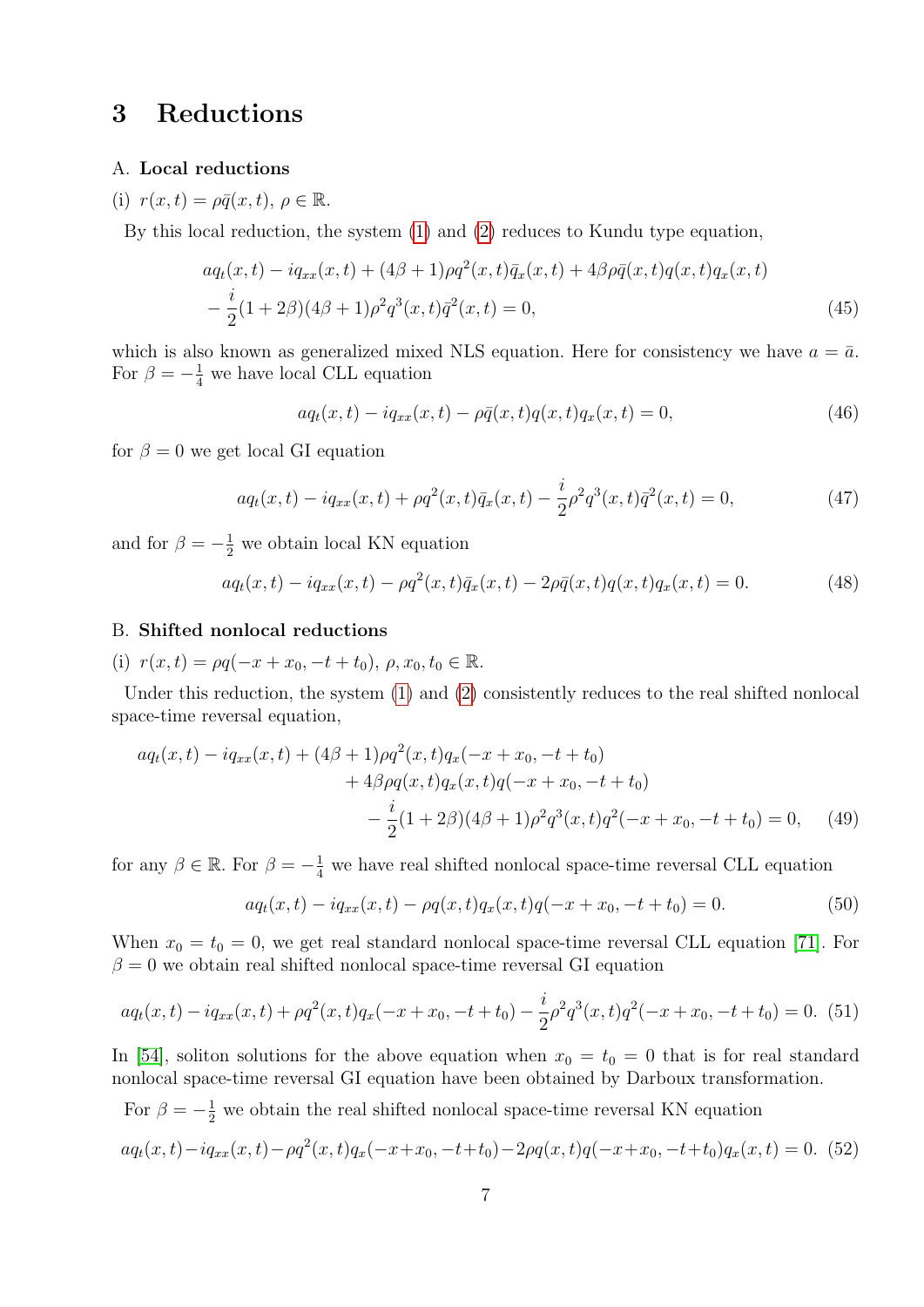In [\[72\]](#page-24-7), Mukherjee and Guha derived the nonholonomic deformation of the real standard  $(x_0 = t_0 = 0)$  nonlocal space-time reversal coupled KN system. Ablowitz and Musslimani gave Lax pairs and the first two conserved quantities of the standard unshifted form of the above equation in [\[31\]](#page-22-2). Valchev presented multi-component version of the real standard nonlocal space-time reversal KN system as an example for the generalization of Mikhailov's reduction group method [\[73\]](#page-24-8).

(ii) 
$$
r(x,t) = \rho \bar{q}(x, -t + t_0), \rho, t_0 \in \mathbb{R}
$$
.

When we apply this reduction to the system [\(1\)](#page-0-0) and [\(2\)](#page-0-1), for consistency we have  $a = -\bar{a}$  and the system reduces to the complex shifted nonlocal time reversal equation,

$$
aq_t(x,t) - iq_{xx}(x,t) + (4\beta + 1)\rho q^2(x,t)\bar{q}_x(x, -t + t_0) + 4\beta \rho q(x,t)q_x(x,t)\bar{q}(x, -t + t_0) - \frac{i}{2}(1+2\beta)(4\beta+1)\rho^2 q^3(x,t)\bar{q}^2(x, -t + t_0) = 0,
$$
\n(53)

for any  $\beta \in \mathbb{R}$ . For  $\beta = -\frac{1}{4}$  we have complex shifted nonlocal time reversal CLL equation

<span id="page-7-0"></span>
$$
aq_t(x,t) - iq_{xx}(x,t) - \rho q(x,t)q_x(x,t)\overline{q}(x,-t+t_0) = 0,
$$
\n(54)

for  $\beta = 0$  we get complex shifted nonlocal time reversal GI equation

<span id="page-7-1"></span>
$$
aq_t(x,t) - iq_{xx}(x,t) + \rho q^2(x,t)\bar{q}_x(x, -t+t_0) - \frac{i}{2}\rho^2 q^3(x,t)\bar{q}^2(x, -t+t_0) = 0,\tag{55}
$$

and for  $\beta = -\frac{1}{2}$  we obtain complex shifted nonlocal time reversal KN equation

<span id="page-7-2"></span>
$$
aq_t(x,t) - iq_{xx}(x,t) - \rho q^2(x,t)\bar{q}_x(x, -t+t_0) - 2\rho q(x,t)q_x(x,t)\bar{q}(x, -t+t_0) = 0.
$$
 (56)

In [\[74\]](#page-24-9), Zhou obtained soliton solutions for the above equation when  $t_0 = 0$  that is for complex standard unshifted nonlocal time reversal KN equation by Darboux transformation.

(iii)  $r(x, t) = \rho q(-x + x_0, t), \, \rho, x_0 \in \mathbb{R}$ .

Applying this reduction to the system [\(1\)](#page-0-0) and [\(2\)](#page-0-1) gives  $a = 0$  and the system consistently reduces to the real stationary shifted nonlocal space reversal equation,

$$
iq_{xx}(x,t) - (4\beta + 1)\rho q^2(x,t)q_x(-x+x_0,t) - 4\beta \rho q(x,t)q_x(x,t)q(-x+x_0,t) + \frac{i}{2}(1+2\beta)(4\beta+1)\rho^2 q^3(x,t)q^2(-x+x_0,t) = 0,
$$
\n(57)

for any  $\beta \in \mathbb{R}$ . In this paper we will not deal with the solutions of this stationary equation.

# 4 Soliton solutions of the local and shifted nonlocal reduced equations

By using the reduction formulas with one- and two-soliton solutions of [\(1\)](#page-0-0) and [\(2\)](#page-0-1) for particular values of  $\beta$  and following Type 1 or Type 2 approaches [\[36\]](#page-22-7), [\[37\]](#page-22-6), [\[47\]](#page-23-1) we can also obtain oneand two-soliton solutions of the local and shifted nonlocal reduced Kundu type equations.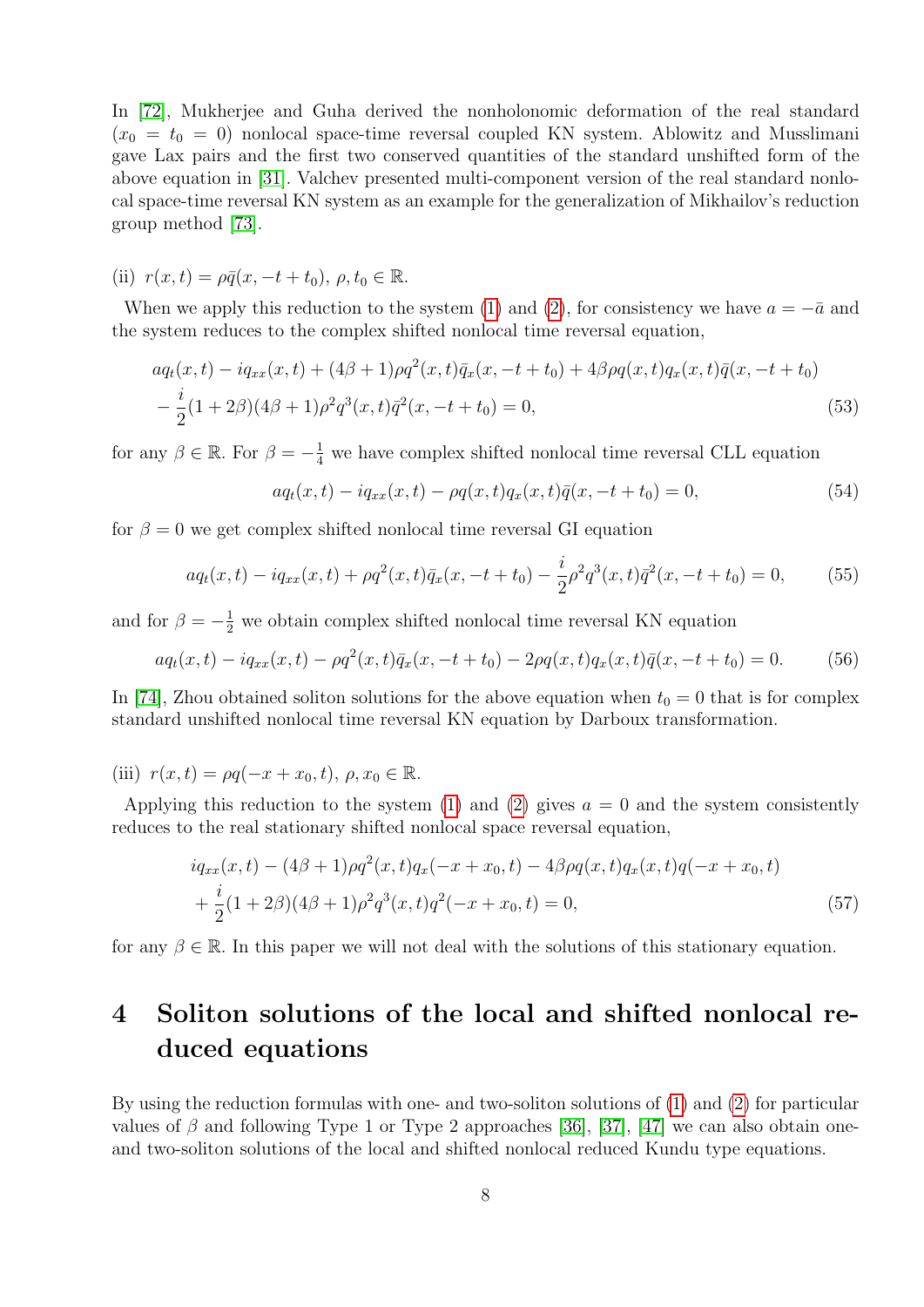### 4.1 One-soliton solutions of the local reduced equations

In this section we will first consider the local reduced CLL and GI equations, then the local reduced KN equation.

#### 4.1.1 One-soliton solutions of the local reduced CLL and GI equations

A.(i)  $r(x,t) = \rho \bar{q}(x,t), a = \bar{a}, \rho \in \mathbb{R}$ .

Using Type 1 approach based on equating numerators and denominators separately in the reduction formula with one-soliton solutions of CLL and GI systems, we get the following constraints:

$$
l_1 = \bar{k}_1, \quad e^{\delta_1} = \rho e^{\bar{\alpha}_1}.
$$
\n(58)

Therefore one-soliton solution of the local reduced CLL equation [\(46\)](#page-6-0) is

<span id="page-8-0"></span>
$$
q(x,t) = \frac{e^{k_1 x + \omega_1 t + \alpha_1}}{1 - \frac{i\rho k_1}{2(k_1 + \bar{k}_1)^2} e^{(k_1 + \bar{k}_1)x + (\omega_1 + \bar{\omega}_1)t + \alpha_1 + \bar{\alpha}_1}},\tag{59}
$$

and one-soliton solution of the local reduced GI equation [\(47\)](#page-6-1) is

<span id="page-8-1"></span>
$$
q(x,t) = \frac{e^{k_1 x + \omega_1 t + \alpha_1}}{1 + \frac{i\rho \bar{k}_1}{2(k_1 + \bar{k}_1)^2} e^{(k_1 + \bar{k}_1)x + (\omega_1 + \bar{\omega}_1)t + \alpha_1 + \bar{\alpha}_1}},\tag{60}
$$

where  $\omega_1 = \frac{i}{a}$  $\frac{i}{a}k_1^2$ .

Note that if  $k_1$  is a pure imaginary number then the solutions [\(59\)](#page-8-0) and [\(60\)](#page-8-1) become both trivial solutions  $q(x,t) = 0$ . Let now  $k_1 = \xi_1 + i\mu_1$ ,  $\omega_1 = \xi_2 + i\mu_2$ , and  $e^{\alpha_1} = \xi_3 + i\mu_3$  for  $\xi_j, \mu_j \in \mathbb{R}, j = 1, 2, 3$  in the solutions [\(59\)](#page-8-0) and [\(60\)](#page-8-1). Here  $\xi_2 = -\frac{2}{a}$  $\frac{2}{a}\xi_1\mu_1$  and  $\mu_2 = \frac{\xi_1^2 - \mu_1^2}{a}$ . We get the same real-valued solution  $|q(x,t)|^2$  for both local reduced CLL and GI equations as

<span id="page-8-2"></span>
$$
|q(x,t)|^2 = \frac{4\sigma_1 \xi_1^2}{\rho \sqrt{\xi_1^2 + \mu_1^2} [\cosh(2\xi_1 x + 2\xi_2 t + \delta) + \frac{\mu_1 \sigma_1}{\sqrt{\xi_1^2 + \mu_1^2}}]},
$$
(61)

where  $\delta = \ln \left| \frac{\delta}{\delta} \right|$  $\rho \sqrt{\xi_1^2 + \mu_1^2} (\xi_3^2 + \mu_3^2)$  $8\xi_1^2$  $\Big|, \sigma_1 = \pm 1.$  The solution [\(61\)](#page-8-2) is nonsingular for  $\frac{\mu_1 \sigma_1}{\sqrt{\xi_1^2 + 1}}$  $\frac{\mu_1 \sigma_1}{\xi_1^2 + \mu_1^2} > -1.$ 

#### 4.1.2 One-soliton solution of the local reduced KN equation

A.(i)  $r(x,t) = \rho \bar{q}(x,t)$ ,  $a = \bar{a}$ ,  $\rho \in \mathbb{R}$ .

Using Type 1 with the reduction formula and one-soliton solution of KN system gives the constraints

$$
l_1 = \bar{k}_1, \quad e^{\delta_1} = \rho e^{\bar{\alpha}_1}.
$$
\n(62)

Hence one-soliton solution of the local reduced KN equation [\(48\)](#page-6-2) is

<span id="page-8-3"></span>
$$
q(x,t) = \frac{e^{k_1 x + \omega_1 t + \alpha_1} [1 + \frac{i \rho \bar{k}_1}{2(k_1 + \bar{k}_1)^2} e^{(k_1 + \bar{k}_1)x + (\omega_1 + \bar{\omega}_1)t + \alpha_1 + \bar{\alpha}_1}]}{[1 - \frac{i \rho k_1}{2(k_1 + \bar{k}_1)^2} e^{(k_1 + \bar{k}_1)x + (\omega_1 + \bar{\omega}_1)t + \alpha_1 + \bar{\alpha}_1}]^2},
$$
(63)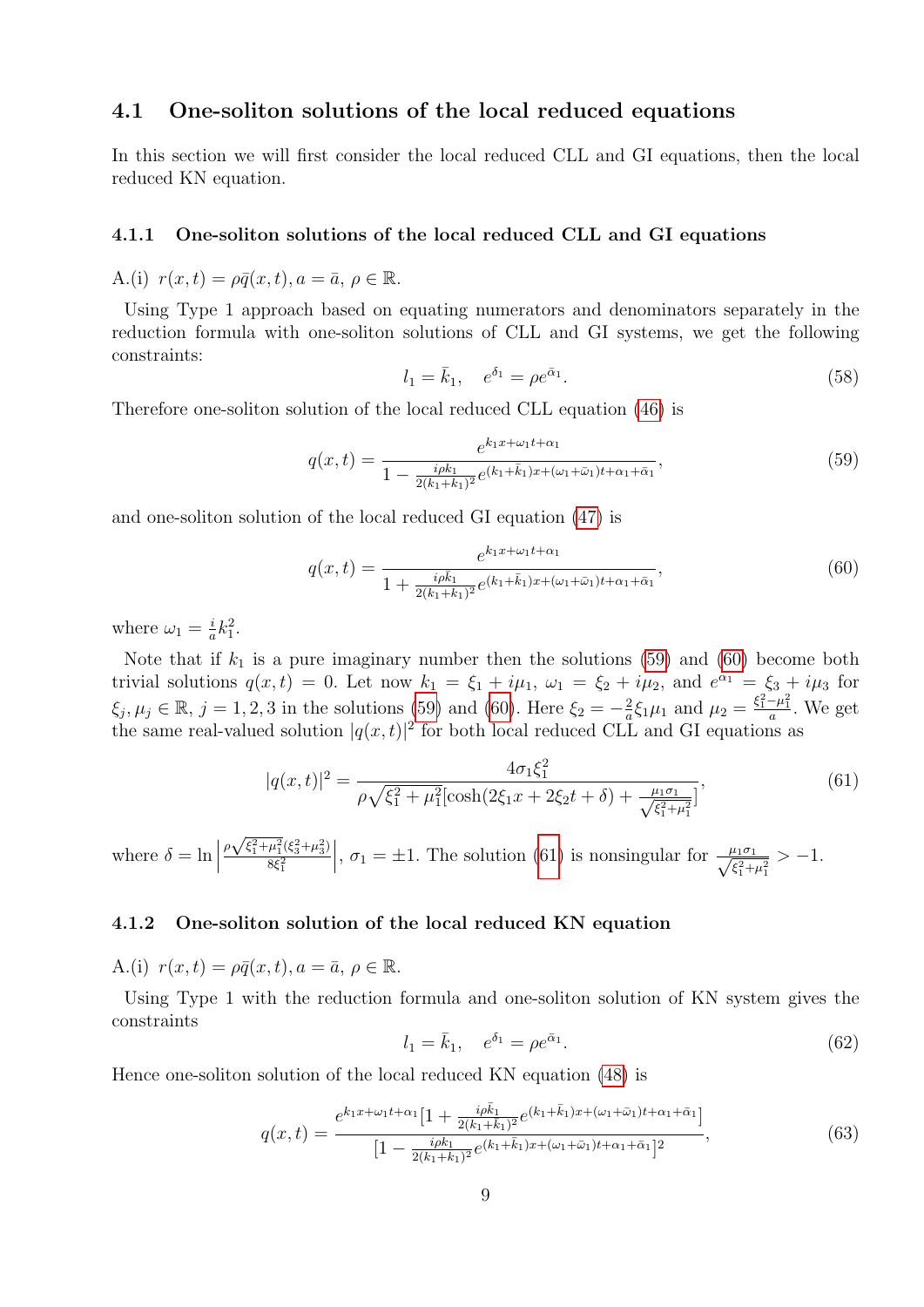where  $\omega_1 = \frac{ik_1^2}{a}$  and  $k_1, \alpha_1$  are arbitrary constants. Here if  $k_1$  is a pure imaginary number then the solution [\(63\)](#page-8-3) become a trivial solution  $q(x,t) = 0$ . Additionally, the solution (63) yields the same solution  $|q(x,t)|^2$  given by [\(61\)](#page-8-2).

**Example 1.** Let us take the parameters of one-soliton solution  $|q(x,t)|^2$  of the local reduced CLL, GI, and KN equations as  $k_1 = 1 + \frac{i}{2}$ ,  $a = \rho = e^{\alpha_1} = 1$ . Then we get the one-soliton solution as

$$
|q(x,t)|^2 = \frac{8}{\sqrt{5}[\cosh(2x - 2t + \delta) + \frac{1}{\sqrt{5}}]},
$$
\n(64)

where  $\delta = \ln \left| \frac{16}{\sqrt{\xi}} \right|$ 5   . The graph of the above nonsingular solution is given in Figure 1.



Figure 1: One-soliton solution with the parameters  $k_1 = 1 + \frac{i}{2}$ ,  $a = \rho = e^{\alpha_1} = 1$  for the local reduced CLL, GI, and KN equations.

### 4.2 One-soliton solutions of the shifted nonlocal reduced equations

Here at first we will consider the shifted nonlocal reduced CLL and GI equations and find one-soliton solutions of these reduced equations. Secondly, we will find one-soliton solutions of the shifted nonlocal reduced KN equations.

#### 4.2.1 One-soliton solutions of the shifted nonlocal reduced CLL and GI equations

B.(i) 
$$
r(x,t) = \rho q(-x + x_0, -t + t_0), \rho, x_0, t_0 \in \mathbb{R}
$$
.

Here using Type 1 gives  $l_1 = -k_1$  yielding trivial solutions for both shifted nonlocal space-time reversal reduced CLL and GI equations. Therefore we apply Type 2 approach which is based on the cross multiplication of the reduction formula and get the following constraints:

$$
e^{\alpha_1} = \sigma_1 \frac{\sqrt{2}(k_1 + l_1)}{\sqrt{i \rho l_1}} e^{\frac{-k_1 x_0 - \omega_1 t_0}{2}}, \ e^{\delta_1} = \sigma_2 \frac{\sqrt{2} \sqrt{\rho} (k_1 + l_1)}{\sqrt{-i k_1}} e^{\frac{-l_1 x_0 - m_1 t_0}{2}}, \ \sigma_j = \pm 1, \ j = 1, 2 \tag{65}
$$

for the shifted nonlocal space-time reversal reduced CLL equation [\(50\)](#page-6-3). Then one-soliton solution of this equation becomes

<span id="page-9-0"></span>
$$
q(x,t) = \sigma_1 \sqrt{\frac{-2i}{\rho l_1}} \frac{(k_1 + l_1)e^{k_1 x + \omega_1 t - \frac{(k_1 x_0 + \omega_1 t_0)}{2}}}{[1 - i\frac{\sqrt{k_1}}{\sqrt{l_1}} \sigma_1 \sigma_2 e^{(k_1 + l_1)x + (\omega_1 + m_1)t - \frac{((k_1 + l_1)x_0 + (\omega_1 + m_1)t_0)}{2}}]},
$$
(66)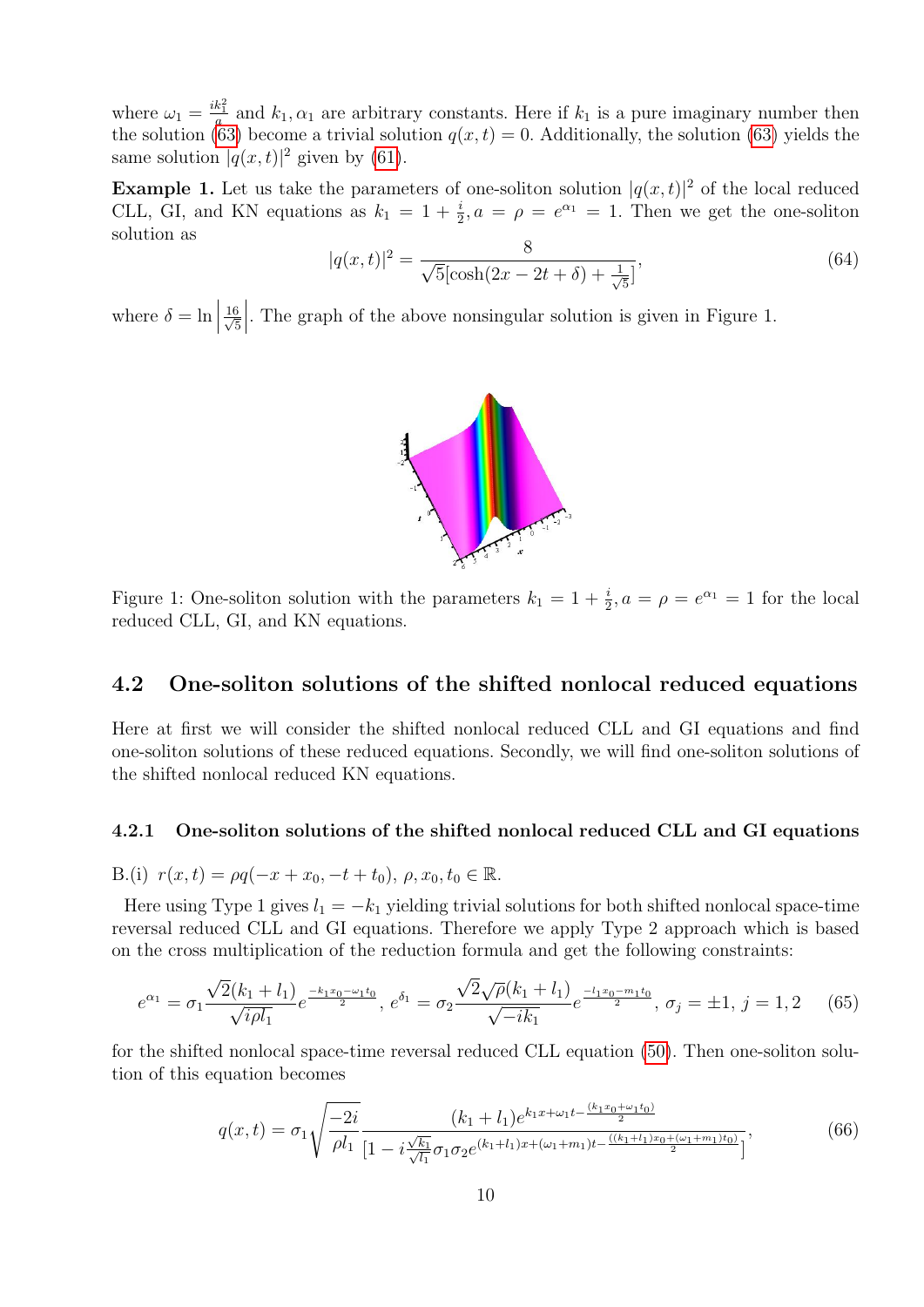where  $\omega_1 = \frac{i}{a}$  $\frac{i}{a}k_1^2, m_1 = -\frac{i}{a}$  $\frac{i}{a}l_1^2$  and  $\sigma_j = \pm 1$ ,  $j = 1, 2$ . Note that if  $u(x, t)$  is the one-soliton solution of the standard unshifted nonlocal space-time reversal reduced CLL equation obtained by Type 2 then we have the relation  $q(x,t) = u(x - \frac{x_0}{2})$  $\frac{x_0}{2}, t - \frac{t_0}{2}$  $\frac{t_0}{2}$ ) satisfied.

Let  $k_1, l_1 \in \mathbb{R}$  and  $a = i\xi_1, \xi_1 \in \mathbb{R}$  in [\(66\)](#page-9-0). In this case, we have  $\omega_1 = \frac{k_1^2}{\xi_1}$  and  $m_1 = -\frac{l_1^2}{\xi_1}$ . Then we get the following real-valued solution for the shifted nonlocal space-time reversal reduced CLL equation [\(50\)](#page-6-3) as

<span id="page-10-0"></span>
$$
|q(x,t)|^2 = \frac{2(k_1 + l_1)^2 e^{2k_1 x + 2\omega_1 t - (k_1 x_0 + \omega_1 t_0)}}{\rho l_1 [1 + \frac{k_1}{l_1} e^{2(k_1 + l_1)x + (\omega_1 + m_1)t - ((k_1 + l_1)x_0 + (\omega_1 + m_1)t_0)]}}.
$$
(67)

The above solution is nonsingular if  $\frac{k_1}{l_1} \geq 0$ .

**Example 2.** Choose the parameters of the solution [\(67\)](#page-10-0) as  $k_1 = 1, l_1 = \frac{1}{2}$  $\frac{1}{2}$ ,  $a = 2i$ ,  $\sigma_1 = \sigma_2 =$  $\rho = x_0 = 1, t_0 = -1$ . So one-soliton solution of the equation [\(50\)](#page-6-3) becomes

$$
|q(x,t)|^2 = \frac{9}{2\sqrt{2}}e^{\frac{1}{2}x + \frac{5}{8}t + \frac{1}{16}}\mathrm{sech}(\frac{3}{2}x + \frac{3}{8}t - \frac{9}{16} + \frac{1}{2}\ln 2). \tag{68}
$$

This is an asymptotically decaying nonsingular solution. The graph of the above solution is given in Figure 2.



Figure 2: Asymptotically decaying solution with the parameters  $k_1 = 1, l_1 = \frac{1}{2}$  $\frac{1}{2}$ ,  $a = 2i$ ,  $\sigma_1 =$  $\sigma_2 = \rho = x_0 = 1, t_0 = -1$  for the shifted nonlocal space-time reversal reduced CLL equation.

For the shifted nonlocal space-time reversal reduced GI equation [\(51\)](#page-6-4), Type 2 gives

$$
e^{\alpha_1} = \sigma_1 \frac{\sqrt{2}(k_1 + l_1)}{\sqrt{-i\rho k_1}} e^{\frac{-k_1 x_0 - \omega_1 t_0}{2}}, \ e^{\delta_1} = \sigma_2 \frac{\sqrt{2}\sqrt{\rho}(k_1 + l_1)}{\sqrt{i l_1}} e^{\frac{-l_1 x_0 - m_1 t_0}{2}}, \ \sigma_j = \pm 1, \ j = 1, 2. \tag{69}
$$

Hence one-soliton solution of the equation [\(51\)](#page-6-4) is

<span id="page-10-1"></span>
$$
q(x,t) = \sigma_1 \sqrt{\frac{2i}{\rho k_1}} \frac{(k_1 + l_1)e^{k_1x + \omega_1 t - \frac{(k_1x_0 + \omega_1 t_0)}{2}}}{[1 + i\frac{\sqrt{l_1}}{\sqrt{k_1}}\sigma_1\sigma_2 e^{(k_1 + l_1)x + (\omega_1 + m_1)t - \frac{((k_1 + l_1)x_0 + (\omega_1 + m_1)t_0)}{2}}]},
$$
\n
$$
(70)
$$

where  $\omega_1 = \frac{i}{a}$  $\frac{i}{a}k_1^2, m_1 = -\frac{i}{a}$  $\frac{i}{a}l_1^2$  and  $\sigma_j = \pm 1$ ,  $j = 1, 2$ . Note that if  $u(x, t)$  is the one-soliton solution of the standard unshifted nonlocal space-time reversal reduced GI equation obtained by Type 2 then we have the relation  $q(x,t) = u(x - \frac{x_0}{2})$  $\frac{x_0}{2}, t-\frac{t_0}{2}$  $\frac{t_0}{2}$ ) satisfied.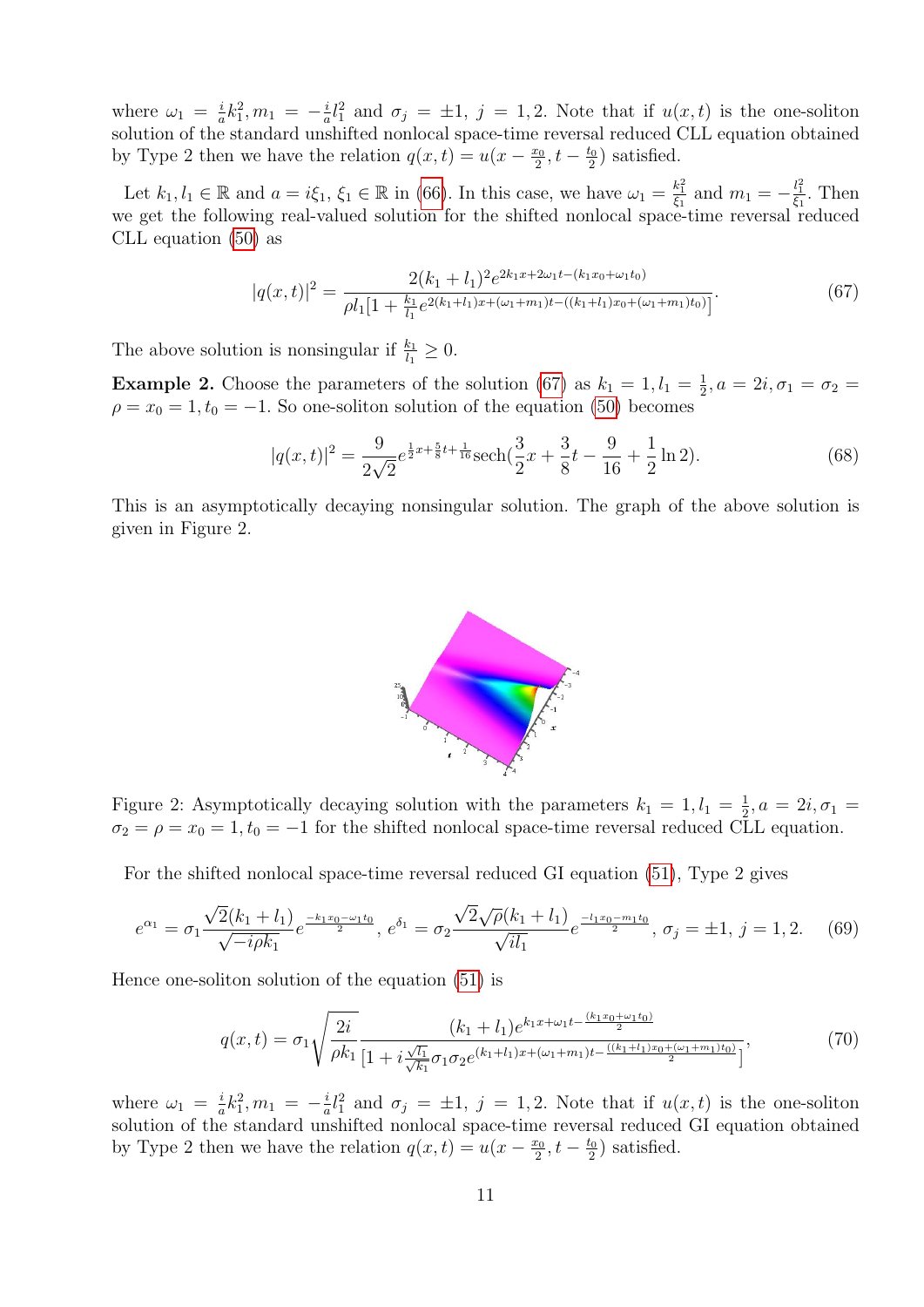Similar to the shifted nonlocal space-time reversal reduced CLL equation, if we take  $k_1, l_1 \in \mathbb{R}$ and  $a = i\xi_1, \xi_1 \in \mathbb{R}$  in [\(70\)](#page-10-1), we get the real-valued solution for the shifted nonlocal space-time reversal reduced GI equation [\(51\)](#page-6-4) as

<span id="page-11-0"></span>
$$
|q(x,t)|^2 = \frac{2(k_1 + l_1)^2 e^{2k_1 x + 2\omega_1 t - (k_1 x_0 + \omega_1 t_0)}}{\rho k_1 [1 + \frac{l_1}{k_1} e^{2(k_1 + l_1)x + (\omega_1 + m_1)t - ((k_1 + l_1)x_0 + (\omega_1 + m_1)t_0)]}}.
$$
(71)

The above solution is nonsingular if  $\frac{l_1}{k_1} \geq 0$ . If  $k_1 = l_1$ , the solutions [\(67\)](#page-10-0) and [\(71\)](#page-11-0) become same. If we take  $x_0 = t_0 = 0$ , the solution [\(71\)](#page-11-0) turns to the same solution which was obtained by Darboux transformation represented in [\[54\]](#page-23-3) given for the real standard unshifted nonlocal space-time reversal GI equation.

**Example 3.** Take the parameters of the solution [\(70\)](#page-10-1) as  $k_1 = i, l_1 = 3i, a = 3, \sigma_1 = \sigma_2 = \rho =$  $x_0 = 1, t_0 = -2$ . Hence one-soliton solution of the equation [\(51\)](#page-6-4) becomes

$$
|q(x,t)|^2 = \frac{16}{2 - \sqrt{3}\sin(4x + \frac{8}{3}t + \frac{2}{3})}.
$$
\n(72)

This is a periodic wave solution. The graph of the solution is given in Figure 3.



Figure 3: Periodic wave solution with the parameters  $k_1 = i, l_1 = 3i, a = 3, \sigma_1 = \sigma_2 = \rho = x_0 = \rho$  $1, t_0 = -2$  for the shifted nonlocal space-time reversal reduced GI equation.

B.(ii)  $r(x,t) = \rho \bar{q}(x, -t + t_0), \ \rho, t_0 \in \mathbb{R}, \ a = -\bar{a}.$ 

When we use Type 1 with the reduction formula  $r(x,t) = \rho \bar{q}(x, -t + t_0)$  and one-soliton solutions [\(28\)](#page-3-2) and [\(29\)](#page-3-3), we get the constraints,

$$
l_1 = \bar{k}_1, \quad e^{\delta_1} = \rho e^{\bar{\omega}_1 t_0 + \bar{\alpha}_1}, \tag{73}
$$

giving  $m_1 = -\bar{\omega}_1$ . Hence one-soliton solution of the complex shifted nonlocal time reversal CLL equation [\(54\)](#page-7-0) is

<span id="page-11-1"></span>
$$
q(x,t) = \frac{e^{k_1 x + \omega_1 t + \alpha_1}}{1 - \frac{i\rho k_1}{2(k_1 + \bar{k}_1)^2} e^{(k_1 + \bar{k}_1)x + (\omega_1 - \bar{\omega}_1)t} e^{\bar{\omega}_1 t_0 + \alpha_1 + \bar{\alpha}_1}},\tag{74}
$$

and one-soliton solution of the complex shifted nonlocal time reversal GI equation [\(55\)](#page-7-1) is

<span id="page-11-2"></span>
$$
q(x,t) = \frac{e^{k_1 x + \omega_1 t + \alpha_1}}{1 + \frac{i\rho \bar{k}_1}{2(k_1 + \bar{k}_1)^2} e^{(k_1 + \bar{k}_1)x + (\omega_1 - \bar{\omega}_1)t} e^{\bar{\omega}_1 t_0 + \alpha_1 + \bar{\alpha}_1}},\tag{75}
$$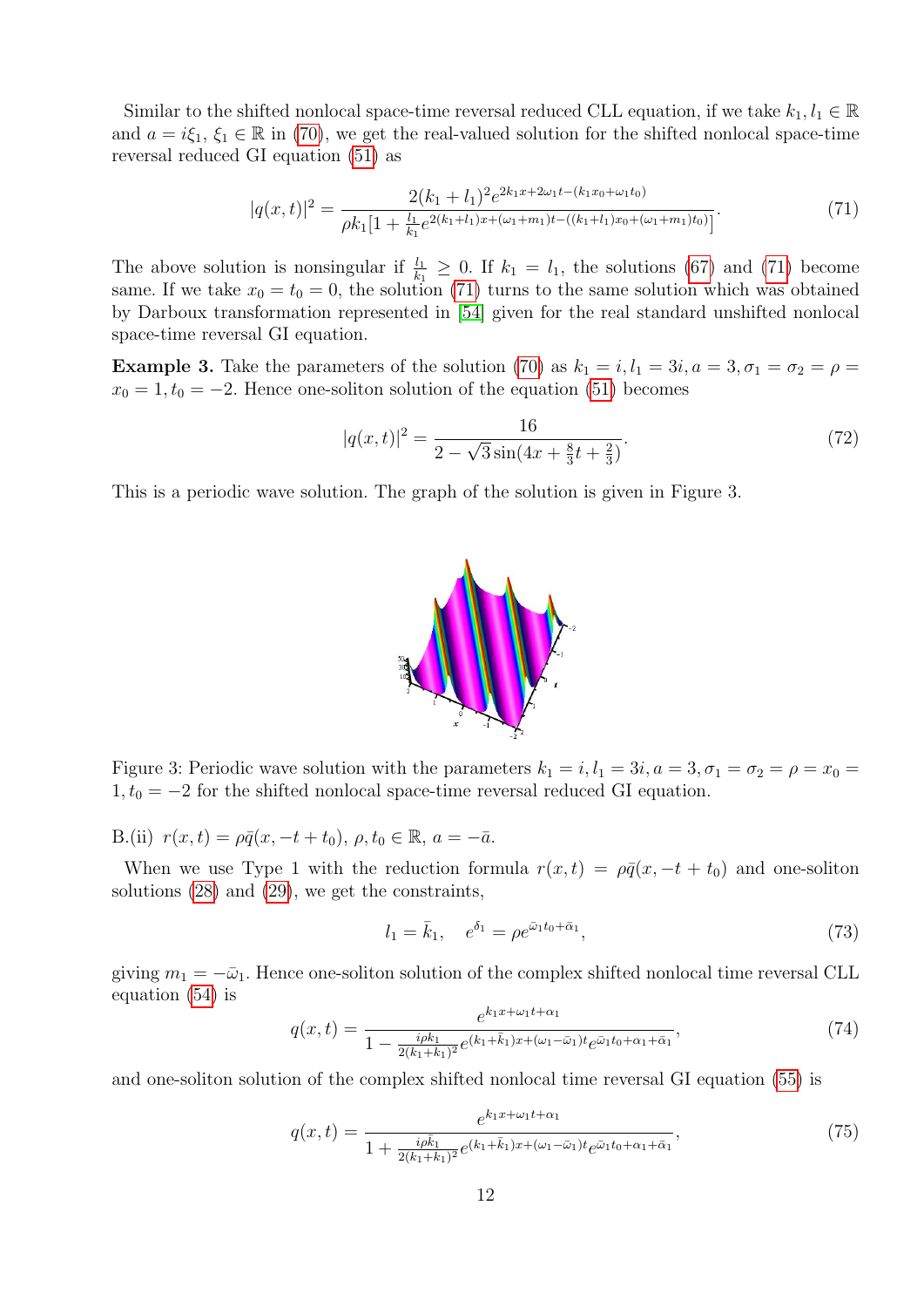where  $\omega_1 = \frac{i}{a}$  $\frac{i}{a}k_1^2, m_1 = -\frac{i}{a}$  $\frac{i}{a}l_1^2$ . If we compare the one-soliton solution of the complex standard unshifted nonlocal time reversal CLL and GI equations, say  $u(x, t)$ , with the above solution obtained by Type 1, we get  $q(x, t) \neq u(x, t + \kappa(t_0))$  for any nonzero function  $\kappa$ .

Note that if  $k_1$  is a pure imaginary number, the solutions [\(74\)](#page-11-1) and [\(75\)](#page-11-2) become trivial. Let us take  $k_1 = \xi_1 + i\mu_1$ ,  $\omega_1 = \xi_2 + i\mu_2$ ,  $e^{\alpha_1} = \xi_3 + i\mu_3$ , and  $a = i\mu_4$ ,  $\xi_j \in \mathbb{R}$  for  $j = 1, 2, 3$  and  $\mu_j \in \mathbb{R}$  for  $j = 1, 2, 3, 4$ . Here  $\xi_2 = \frac{1}{\mu}$  $\frac{1}{\mu_4}(\xi_1^2-\mu_1^2), \mu_2=\frac{2\xi_1\mu_1}{\mu_4}$  $\frac{\xi_1\mu_1}{\mu_4}$ . Then from both solutions [\(74\)](#page-11-1) and [\(75\)](#page-11-2) we get the same real-valued solution

<span id="page-12-0"></span>
$$
|q(x,t)|^2 = \frac{W_1(x,t)}{W_2(x,t)},
$$
\n(76)

where

$$
W_1 = e^{2\xi_1 x + 2\xi_2 t} (\xi_3^2 + \mu_3^2)
$$
\n
$$
W_2 = 1 + \frac{\rho(\xi_3^2 + \mu_3^2)}{4\xi_1^2} e^{2\xi_1 x + \xi_2 t_0} [\mu_1 \cos(2\mu_2 t - \mu_2 t_0) + \xi_1 \sin(2\mu_2 t - \mu_2 t_0)]
$$
\n
$$
+ \frac{\rho^2(\xi_1^2 + \mu_1^2)}{64\xi_1^4} (\xi_3^2 + \mu_3^2) e^{4\xi_1 x + 2\xi_2 t_0}.
$$
\n(78)

Let us consider a particular case. Take  $\xi_1 = B \sin \omega_0$  and  $\mu_1 = B \cos \omega_0 \neq 0$  yielding  $B^2 =$  $\xi_1^2 + \mu_1^2$ . In this case the above solution becomes

$$
|q(x,t)|^2 = \frac{2\sigma_1 \xi_1^2 e^{2\xi_2 t_0 - \xi_2 t_0}}{\rho B[\cosh(2\xi_1 x + \xi_2 t_0 + \delta) + \sigma_1 \mu_1 \cos(2\mu_2 t - \mu_2 t_0 - \omega_0)]},\tag{79}
$$

where  $\delta = \ln \left| \frac{\delta}{\delta} \right|$  $\rho \sqrt{\xi_1^2 + \mu_1^2} (\xi_3^2 + \mu_3^2)$  $8\xi_1^2$  $\Big|, \omega_0 = \arccos\Big(\frac{\mu_1}{\sqrt{\xi_1^2}}\Big)$  $\xi_1^2 + \mu_1^2$ . The above solution is singular.

If  $\mu_1 = 0$ , then  $\mu_2 = 0$  and the real-valued solution [\(76\)](#page-12-0) of both complex shifted nonlocal time reversal CLL and GI equations becomes

<span id="page-12-1"></span>
$$
|q(x,t)|^2 = \frac{4\sigma_1 \xi_1 e^{2\xi_2 t - \xi_2 t_0}}{\rho} \text{sech}(2\xi_1 x + \xi_2 t_0 + \delta),\tag{80}
$$

where  $\delta = \ln \left| \frac{\delta}{\delta} \right|$  $\rho(\xi_3^2 + \mu_3^2)$  $8\xi_1$  $\Big|, \sigma_1 = \pm 1$ . This solution is nonsingular for any  $(x, t) \in \mathbb{R}^2$ .

#### 4.2.2 One-soliton solutions of the shifted nonlocal reduced KN equations

In this part we will obtain one-soliton solutions of the shifted nonlocal reduced KN equations by using Type 1 and Type 2 approaches on the reduction formulas with one-soliton solution of the KN equation.

B.(i) 
$$
r(x,t) = \rho q(-x + x_0, -t + t_0), \rho, x_0, t_0 \in \mathbb{R}
$$
.

Here using Type 1 gives trivial solution therefore we apply Type 2 approach. We get the following constraints:

$$
e^{\alpha_1} = \frac{\sigma_1 \sqrt{2ik_1}}{\sqrt{\rho}l_1} (k_1 + l_1) e^{\frac{-k_1 x_0 - \omega_1 t_0}{2}}, \ e^{\delta_1} = \frac{\sigma_2 \sqrt{-2i\rho l_1}}{k_1} (k_1 + l_1) e^{\frac{-l_1 x_0 - m_1 t_0}{2}}, \tag{81}
$$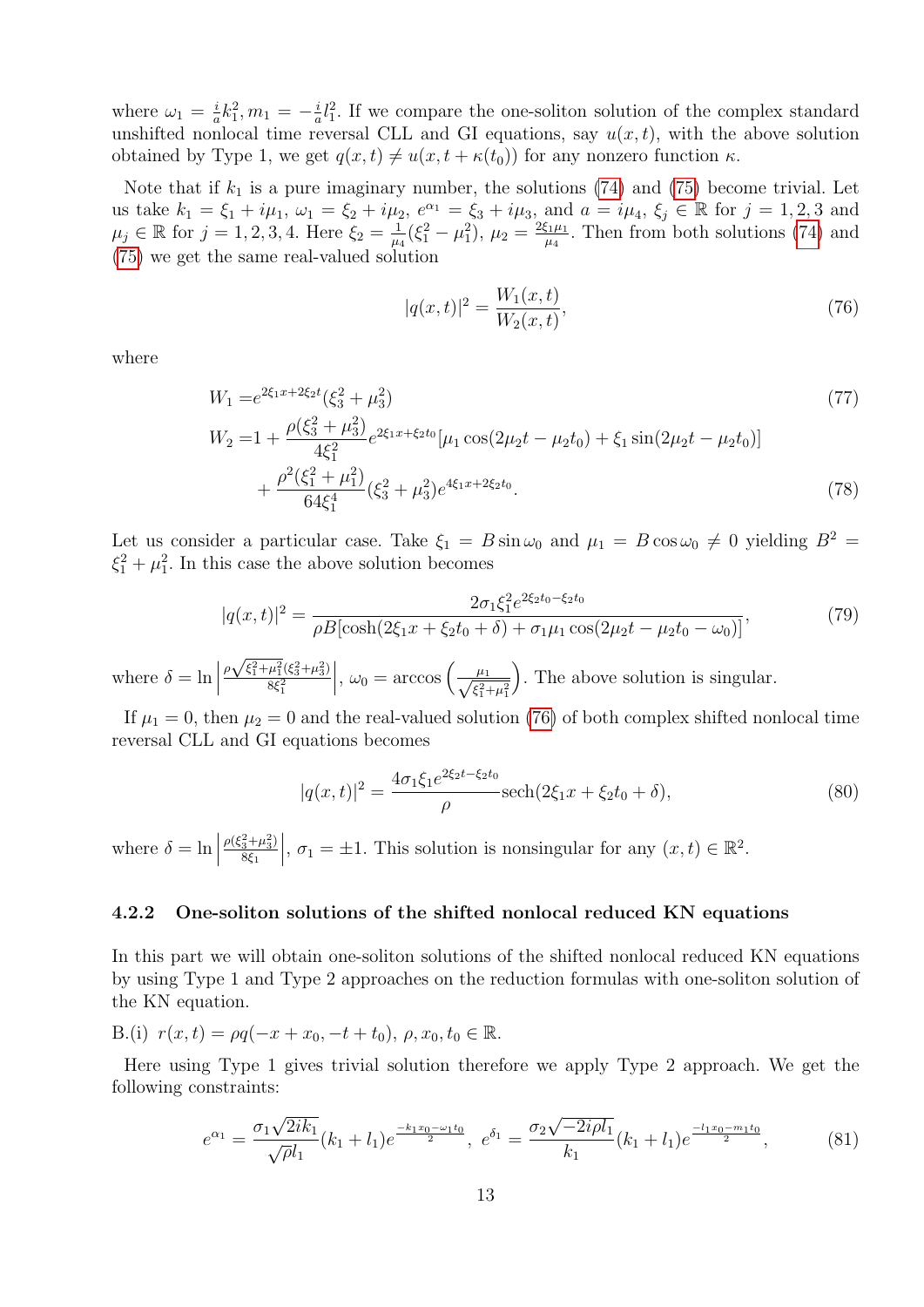where  $\omega_1 = \frac{i}{a}$  $\frac{i}{a}k_1^2, m_1 = -\frac{i}{a}$  $\frac{i}{a}l_1^2$ ,  $\sigma_j = \pm 1$ ,  $j = 1, 2$ . Hence one-soliton solution of the equation [\(52\)](#page-6-5) is

<span id="page-13-0"></span>
$$
q(x,t) = \frac{\sigma_1 \sqrt{2ik_1}(k_1 + l_1)e^{k_1x + \omega_1 t - \frac{(k_1x_0 + \omega_1 t_0)}{2}} \left[1 + \frac{i\sigma_1 \sigma_2 \sqrt{l_1}}{\sqrt{k_1}} e^{(k_1 + l_1)x + (\omega_1 + m_1)t - \frac{((k_1 + l_1)x_0 + (\omega_1 + m_1)t_0)}{2}}\right]}{\sqrt{\rho}l_1 \left[1 - \frac{i\sigma_1 \sigma_2 \sqrt{k_1}}{\sqrt{l_1}} e^{(k_1 + l_1)x + (\omega_1 + m_1)t - \frac{((k_1 + l_1)x_0 + (\omega_1 + m_1)t_0)}{2}}\right]^2},
$$
\n(82)

where  $\omega_1 = \frac{i}{a}$  $\frac{i}{a}k_1^2, m_1 = -\frac{i}{a}$  $\frac{i}{a}l_1^2$  and  $\sigma_j = \pm 1$ ,  $j = 1, 2$ . Note that if  $u(x, t)$  is the one-soliton solution of the standard unshifted nonlocal space-time reversal reduced KN equation obtained by Type 2 then we have the relation  $q(x,t) = u(x - \frac{x_0}{2})$  $\frac{x_0}{2}, t - \frac{t_0}{2}$  $\frac{t_0}{2}$ ) satisfied.

Let  $k_1, l_1 \in \mathbb{R}$  and  $a = i\xi_1, \xi_1 \in \mathbb{R}$  yielding  $\omega_1 = \frac{k_1^2}{\xi_1}$  and  $m_1 = -\frac{l_1^2}{\xi_1}$ . From the solution [\(82\)](#page-13-0) we obtain the following real-valued solution for the shifted nonlocal space-time reversal reduced KN equation [\(52\)](#page-6-5) as

<span id="page-13-1"></span>
$$
|q(x,t)|^2 = \frac{2k_1(k_1+l_1)^2 e^{2k_1x+2\omega_1t-(k_1x_0+\omega_1t_0)[1+\frac{l_1}{k_1}e^{2(k_1+l_1)x+2(\omega_1+m_1)t-((k_1+l_1)x_0+(\omega_1+m_1)t_0)]}}{\rho l_1^2 [1+\frac{k_1}{l_1}e^{2(k_1+l_1)x+2(\omega_1+m_1)t-((k_1+l_1)x_0+(\omega_1+m_1)t_0)]^2}.
$$
 (83)

This solution is nonsingular if  $\frac{k_1}{l_1} \geq 0$ . Note that if  $k_1 = l_1$  then all the solutions [\(67\)](#page-10-0), [\(71\)](#page-11-0), and [\(83\)](#page-13-1) become same.

**Example 4.** Choose the parameters of the solution [\(82\)](#page-13-0) as  $k_1 = i, l_1 = 3i, a = 3, \sigma_1 = \sigma_2 = \rho =$  $x_0 = 1, t_0 = -2.$  Hence one-soliton solution of the equation [\(52\)](#page-6-5) becomes  $|q(x,t)|^2 = \frac{W_1(x,t)}{W_2(x,t)}$  $\frac{W_1(x,t)}{W_2(x,t)},$ where

$$
W_1(x,t) = 640 + 224\sqrt{3}\sin(4x + \frac{8}{3}t + \frac{2}{3}) + 384\cos(8x + \frac{16}{3}t + \frac{4}{3}) + 96\sqrt{3}\sin(12x + 8t + 2),
$$
  
\n
$$
W_2(x,t) = 443 + 400\sqrt{3}\sin(4x + \frac{8}{3}t + \frac{2}{3}) - 324\cos(8x + \frac{16}{3}t + \frac{4}{3}) - 48\sqrt{3}\sin(12x + 8t + 2)
$$
  
\n
$$
+ 9\cos(16x + \frac{32}{3}t + \frac{8}{3}).
$$
\n(84)

This is a periodic wave solution. The graph of this nonsingular solution is given in Figure 4.



Figure 4: Periodic wave solution with the parameters  $k_1 = i, l_1 = 3i, a = 3, \sigma_1 = \sigma_2 = \rho = x_0 =$  $1, t_0 = -2$  for the shifted nonlocal space-time reversal reduced KN equation.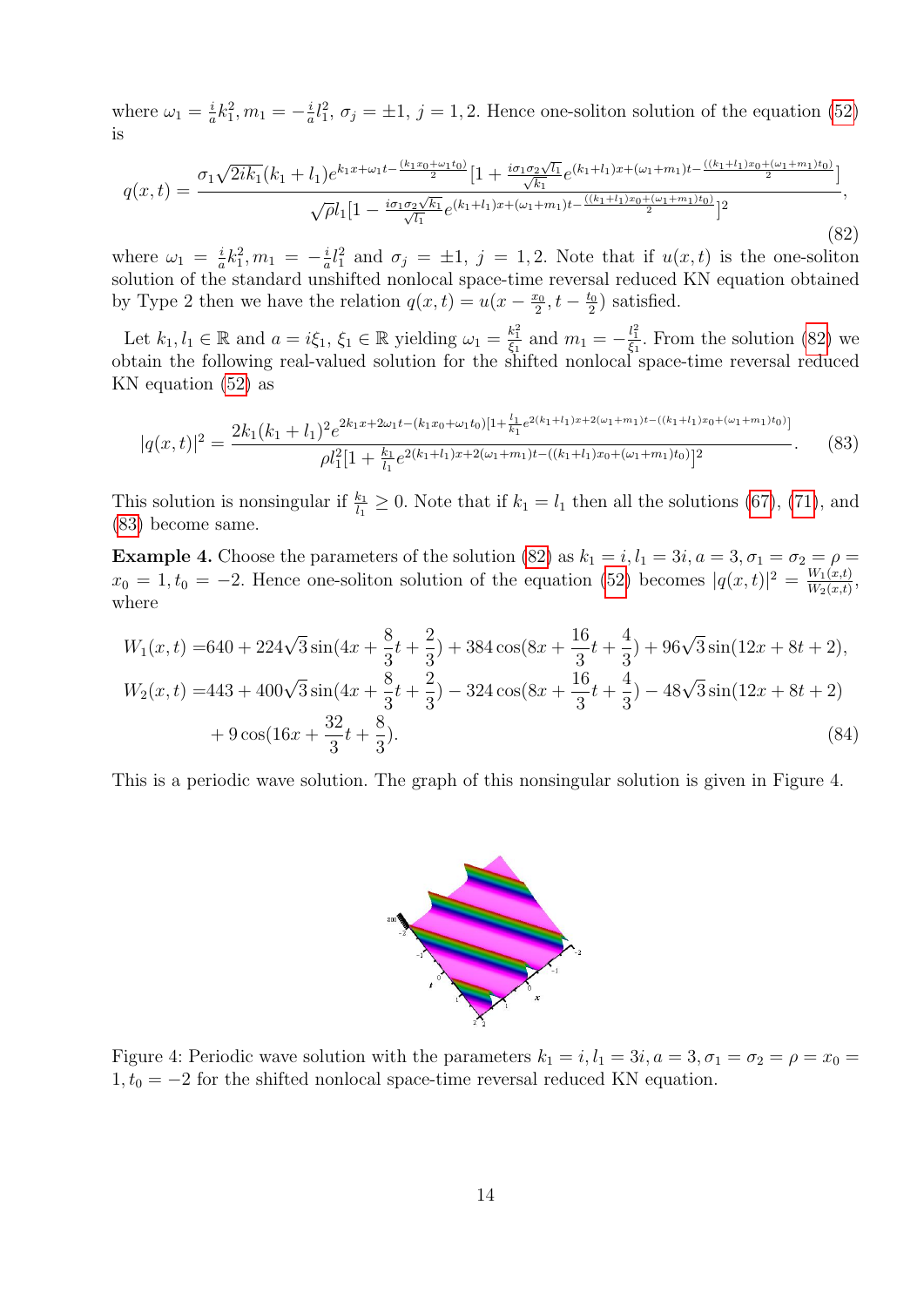B.(ii)  $r(x, t) = \rho \bar{q}(x, -t + t_0), \rho, t_0 \in \mathbb{R}, a = -\bar{a}$ .

When we apply Type 1 to the reduction formula with one-soliton solution of KN system we get the constraints

$$
l_1 = \bar{k}_1, \quad e^{\delta_1} = \rho e^{\bar{\omega}_1 t_0 + \bar{\alpha}_1}.
$$
\n(85)

Hence one-soliton solution of the complex shifted nonlocal time reversal KN equation [\(56\)](#page-7-2) is

<span id="page-14-0"></span>
$$
q(x,t) = \frac{e^{k_1x + \omega_1t + \alpha_1}\left[1 + \frac{i\rho\bar{k}_1}{2(k_1 + \bar{k}_1)^2}e^{(k_1 + \bar{k}_1)x + (\omega_1 - \bar{\omega}_1)t + \alpha_1 + \bar{\alpha}_1 + \bar{\omega}_1t_0}\right]}{\left[1 - \frac{i\rho k_1}{2(k_1 + \bar{k}_1)^2}e^{(k_1 + \bar{k}_1)x + (\omega_1 - \bar{\omega}_1)t + \alpha_1 + \bar{\alpha}_1 + \bar{\omega}_1t_0}\right]^2},
$$
\n(86)

where  $\omega_1 = \frac{i}{a}$  $\frac{i}{a}k_1^2$ . If we compare the one-soliton solution of the complex standard unshifted nonlocal time reversal KN equation, say  $u(x, t)$ , with the above solution obtained by Type 1, we get  $q(x, t) \neq u(x, t + \kappa(t_0))$  for any nonzero function  $\kappa$ .

Similar to the local reduction case, if  $k_1$  is a pure imaginary number then all the solutions  $(74)$ ,  $(75)$ , and  $(86)$  become trivial solutions  $q(x,t) = 0$ . In addition to that we obtain the same real-valued solutions  $|q(x,t)|^2$  given by [\(76\)](#page-12-0) and [\(80\)](#page-12-1) for the complex shifted nonlocal time reversal KN equation [\(56\)](#page-7-2).

**Example 5.** Choose the parameters of the solutions [\(74\)](#page-11-1), [\(75\)](#page-11-2), and [\(86\)](#page-14-0) as  $k_1 = \rho = 1, e^{\alpha_1} =$  $-1, a = 2i, t_0 = 2$ . Then one-soliton solutions  $|q(x, t)|^2$  of the complex shifted nonlocal time reversal CLL, GI, and KN equations become same

$$
|q(x,t)|^2 = \frac{4096e^{2x+t} + 64e^{6x+t+2}}{4096 + 128e^{4x+2} + e^{8x+4}}.\tag{87}
$$

This is an asymptotically decaying solution. The graph of the above nonsingular solution is given in Figure 5.



Figure 5: Asymptotically decaying solution with the parameters  $k_1 = \rho = 1, e^{\alpha_1} = -1, a =$  $2i, t_0 = 2$  for the complex shifted nonlocal time reversal reduced CLL, GI, and KN equations.

### 4.3 Two-soliton solutions of the local reduced equations

Here we will obtain two-soliton solutions of the local reduced CLL, GI, and KN equations by following Type 1 and Type 2 approaches.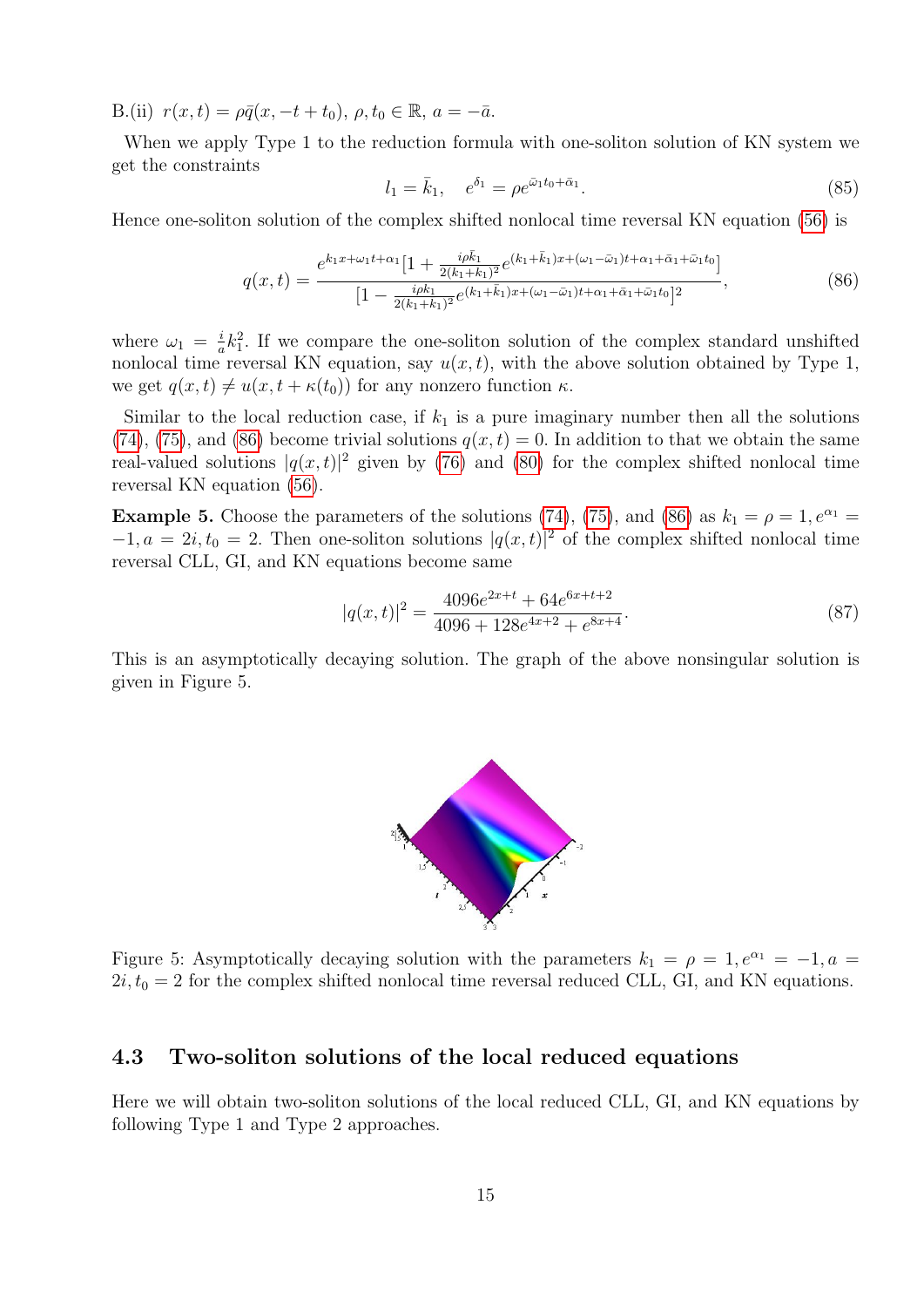#### 4.3.1 Two-soliton solutions of the local reduced CLL and GI equations

A.(i)  $r(x,t) = \rho \bar{q}(x,t), a = \bar{a}, \rho \in \mathbb{R}$ .

Applying Type 1 to the reduction formula with two-soliton solutions of CLL and GI systems, we obtain the following constraints on the parameters of two-soliton solutions:

$$
l_j = \bar{k}_j, \quad e^{\delta_j} = \rho e^{\bar{\alpha}_j}, \quad j = 1, 2. \tag{88}
$$

Hence two-soliton solution of the local reduced CLL equation [\(46\)](#page-6-0) is

<span id="page-15-0"></span>
$$
q(x,t) = \frac{e^{\theta_1} + e^{\theta_2} + \rho \tilde{\gamma}_1 e^{\theta_1 + \theta_2 + \bar{\theta}_1} + \rho \tilde{\gamma}_2 e^{\theta_1 + \theta_2 + \bar{\theta}_2}}{1 - \frac{i\rho}{2} \sum_{1 \le m,n \le 2} \frac{k_m}{(k_m + \bar{k}_n)^2} e^{\theta_m + \bar{\theta}_n} + \rho^2 \tilde{M}_1 e^{\theta_1 + \theta_2 + \bar{\theta}_1 + \bar{\theta}_2}},
$$
\n(89)

and two-soliton solution of the local reduced GI equation [\(47\)](#page-6-1) is

<span id="page-15-1"></span>
$$
q(x,t) = \frac{e^{\theta_1} + e^{\theta_2} + \rho \tilde{\gamma}_1 e^{\theta_1 + \theta_2 + \bar{\theta}_1} + \rho \tilde{\gamma}_2 e^{\theta_1 + \theta_2 + \bar{\theta}_2}}{1 + \frac{i\rho}{2} \sum_{1 \le m,n \le 2} \frac{\bar{k}_n}{(k_m + \bar{k}_n)^2} e^{\theta_m + \bar{\theta}_n} + \rho^2 \tilde{M}_2 e^{\theta_1 + \theta_2 + \bar{\theta}_1 + \bar{\theta}_2}},
$$
\n(90)

where  $\theta_j = k_j x + \frac{i}{a}$  $\frac{i}{a}k_j^2t + \alpha_j$ ,  $j = 1, 2$ . Here  $\tilde{\gamma}_p = \gamma_p\Big|_{l_j = \bar{k}_j}$ ,  $\tilde{M}_p = M_p \Big|_{l_j = \bar{k}_j}$ for  $p, j = 1, 2$ , where  $\gamma_j$ ,  $j = 1, 2$  are given in [\(37\)](#page-5-2),  $M_1$  and  $M_2$  are given in [\(40\)](#page-5-3).

#### 4.3.2 Two-soliton solution of the local reduced KN equation

A.(i)  $r(x,t) = \rho \bar{q}(x,t)$ ,  $a = \bar{a}$ ,  $\rho \in \mathbb{R}$ .

In this case, Type 1 yields the constraints

$$
l_j = \bar{k}_j, \quad e^{\delta_j} = \rho e^{\bar{\alpha}_j}, \quad j = 1, 2. \tag{91}
$$

,

Hence two-soliton solution of the local reduced KN equation [\(48\)](#page-6-2) is

<span id="page-15-2"></span>
$$
q(x,t) = \frac{[e^{\theta_1} + e^{\theta_2} + \rho \tilde{\gamma}_1 e^{\theta_1 + \theta_2 + \bar{\theta}_1} + \rho \tilde{\gamma}_2 e^{\theta_1 + \theta_2 + \bar{\theta}_2}][1 + \frac{i\rho}{2} \sum_{1 \le m,n \le 2} \frac{\bar{k}_n}{(k_m + \bar{k}_n)} e^{\theta_m + \bar{\theta}_n} + \rho^2 \tilde{M}_2 e^{\theta_1 + \theta_2 + \bar{\theta}_1 + \bar{\theta}_2}]}{[1 - \frac{i\rho}{2} \sum_{1 \le m,n \le 2} \frac{k_m}{(k_m + \bar{k}_n)} e^{\theta_m + \bar{\theta}_n} + \rho^2 \tilde{M}_1 e^{\theta_1 + \theta_2 + \bar{\theta}_1 + \bar{\theta}_2}]^2}
$$
(92)

where  $\theta_j = k_j x + \frac{i}{a}$  $\frac{i}{a}k_j^2t + \alpha_j$ ,  $j = 1, 2$ . Here  $\tilde{\gamma}_p = \gamma_p\Big|_{l_j = \bar{k}_j}$ ,  $\tilde{M}_p = M_p \Big|_{l_j = \bar{k}_j}$ for  $p, j = 1, 2$ , where  $\gamma_j$ ,  $j = 1, 2$  are given in [\(37\)](#page-5-2),  $M_1$  and  $M_2$  are given in [\(40\)](#page-5-3).

**Remark 4.1** If  $k_1$  or  $k_2$  is a pure imaginary number then all the solutions [\(89\)](#page-15-0), [\(90\)](#page-15-1), and [\(92\)](#page-15-2) become trivial solutions  $q(x,t) = 0$ . Furthermore, the real-valued two-soliton solutions  $|q(x,t)|^2$  obtained from [\(89\)](#page-15-0), [\(90\)](#page-15-1), and [\(92\)](#page-15-2) are all same for the local reduced CLL, GI, and KN equations.

**Example 6.** Here let us consider two set of parameters;  $(k_1 = 1, k_2 = 2, a = 2, e^{\alpha_1} = -1, e^{\alpha_2} =$  $\rho = 1$ ) and  $(k_1 = 1 - i, k_2 = 1 + i, a = 2, e^{\alpha_1} = e^{\alpha_2} = 1, \rho = -1$ ). For the local reduced CLL, GI, and KN equations, under the first set of parameters we get breather type two-soliton solution  $|q(x,t)|^2$  given in Figure 6(a) and the second set of parameters gives the bell type two-soliton solution presented in Figure 6(b).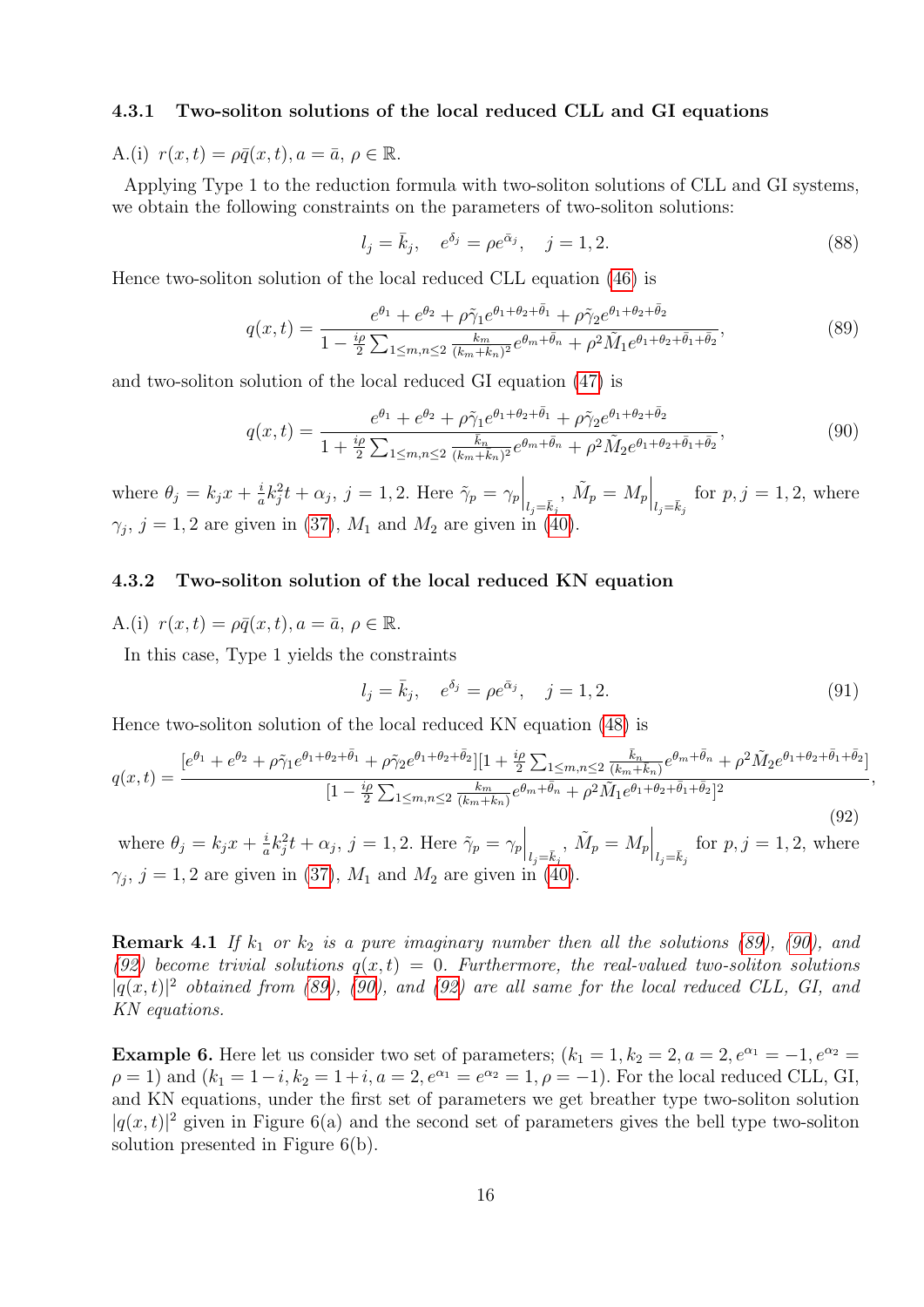

Figure 6: (a) Breather type two-soliton solution with  $k_1 = 1, k_2 = 2, a = 2, e^{\alpha_1} = -1, e^{\alpha_2} = \rho =$ 1, (b) Bell type two-soliton solution with  $k_1 = 1 - i$ ,  $k_2 = 1 + i$ ,  $a = 2$ ,  $e^{\alpha_1} = e^{\alpha_2} = 1$ ,  $\rho = -1$ .

### 4.4 Two-soliton solutions of the shifted nonlocal reduced equations

Similar to one-soliton solutions we find two-soliton solutions of the shifted nonlocal reduced CLL, GI, and KN equations by using Type 1 and Type 2 approaches with the reduction formulas and two-soliton solutions of CLL, GI, and KN systems. Note that since the expressions for twosoliton solutions are very long, we will not give them explicitly. Here we will only present the constraints to be satisfied by the parameters of two-soliton solutions of the reduced equations and some particular examples.

#### 4.4.1 Two-soliton solutions of the shifted nonlocal reduced CLL and GI equations

B.(i) 
$$
r(x,t) = \rho q(-x + x_0, -t + t_0), \rho, x_0, t_0 \in \mathbb{R}
$$
.

Since Type 1 gives trivial solution, we use Type 2 and get the following constraints on the parameters of two-soliton solutions:

$$
e^{\delta_1} = \sigma_1 \sqrt{\frac{-2i\rho l_2}{k_1 k_2}} \frac{(k_1 + l_1)(k_2 + l_1)}{(l_1 - l_2)} e^{\frac{-l_1 x_0 - m_1 t_0}{2}}, \ e^{\delta_2} = \sigma_2 \sqrt{\frac{-2i\rho l_1}{k_1 k_2}} \frac{(k_1 + l_2)(k_2 + l_2)}{(l_1 - l_2)} e^{\frac{-l_2 x_0 - m_2 t_0}{2}}, \tag{93}
$$

and

$$
e^{\alpha_1} = \sigma_3 \sqrt{\frac{2ik_2}{\rho l_1 l_2}} \frac{(k_1 + l_2)(k_1 + l_1)}{(k_1 - k_2)} e^{\frac{-k_1 x_0 - \omega_1 t_0}{2}}, \ e^{\alpha_2} = \sigma_4 \sqrt{\frac{2ik_1}{\rho l_1 l_2}} \frac{(k_2 + l_1)(k_2 + l_2)}{(k_1 - k_2)} e^{\frac{-k_2 x_0 - \omega_2 t_0}{2}}, \ (94)
$$

for the real shifted nonlocal space-time reversal reduced CLL equation [\(50\)](#page-6-3), and

$$
e^{\delta_1} = \sigma_1 \sqrt{\frac{-2i\rho}{l_1} \frac{(k_1 + l_1)(k_2 + l_1)}{(l_1 - l_2)}} e^{\frac{-l_1 x_0 - m_1 t_0}{2}}, \ e^{\delta_2} = \sigma_2 \sqrt{\frac{-2i\rho}{l_2} \frac{(k_1 + l_2)(k_2 + l_2)}{(l_1 - l_2)}} e^{\frac{-l_2 x_0 - m_2 t_0}{2}}, \tag{95}
$$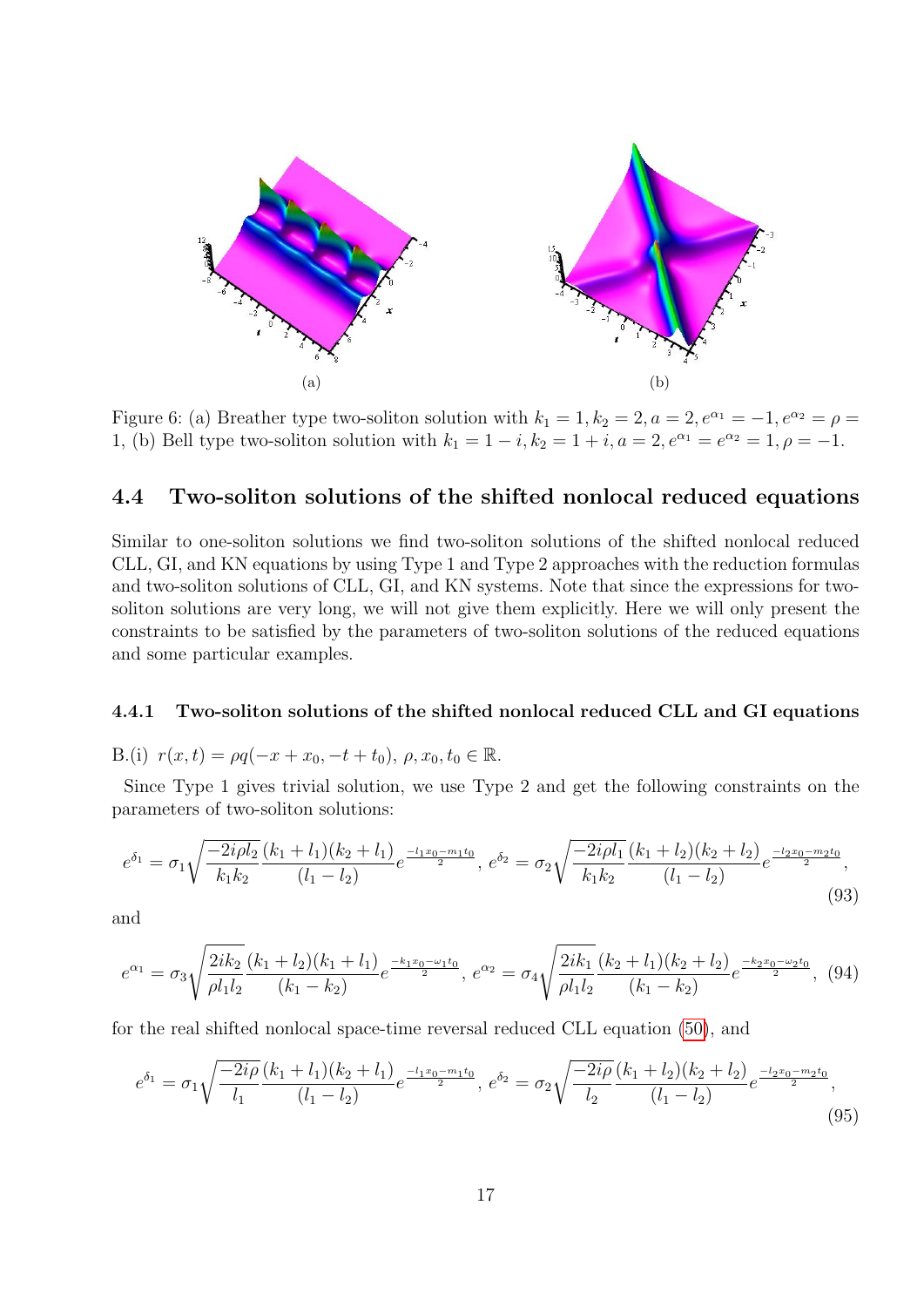and

$$
e^{\alpha_1} = \sigma_3 \sqrt{\frac{2i}{\rho k_1}} \frac{(k_1 + l_2)(k_1 + l_1)}{(k_1 - k_2)} e^{\frac{-k_1 x_0 - \omega_1 t_0}{2}}, \ e^{\alpha_2} = \sigma_4 \sqrt{\frac{2i}{\rho k_2}} \frac{(k_2 + l_1)(k_2 + l_2)}{(k_1 - k_2)} e^{\frac{-k_2 x_0 - \omega_2 t_0}{2}}, \tag{96}
$$

for the real shifted nonlocal space-time reversal reduced GI equation [\(51\)](#page-6-4). Here  $\sigma_j = \pm 1$ ,  $j = 1, 2, 3, 4.$ 

**Example 7.** Let  $k_1 = l_1 = 1, k_2 = l_2 = \frac{1}{2}$  $\frac{1}{2}$ ,  $a = 1$ ,  $\sigma_j = \rho = x_0 = 1$  for  $j = 1, 2, 3, 4$  and  $t_0 = -2$ in two-soliton solution for the real shifted nonlocal space-time reversal reduced CLL equation [\(50\)](#page-6-3). We get breather type two-soliton solution given in Figure 7.



Figure 7: Breather type two-soliton solution with the parameters  $k_1 = l_1 = 1, k_2 = l_2 = \frac{1}{2}$  $\frac{1}{2}$ ,  $a =$  $1, \rho = x_0 = \sigma_j = 1$  for  $j = 1, 2, 3, 4$  and  $t_0 = -2$  for the real shifted nonlocal space-time reversal reduced CLL equation.

**Example 8.** Now take  $k_1 = l_1 = 1, k_2 = l_2 = \frac{1}{2}$  $\frac{1}{2}$ ,  $a = i$ ,  $\sigma_2 = \sigma_3 = \sigma_4 = \rho = x_0 = 1$ ,  $\sigma_1 =$  $-1, t_0 = -2$  in two-soliton solution for the real shifted nonlocal space-time reversal reduced GI equation [\(51\)](#page-6-4). We get two asymptotically decaying waves illustrated in Figure 8.



Figure 8: Two asymptotically decaying waves with the parameters  $k_1 = l_1 = 1, k_2 = l_2 = \frac{1}{2}$  $\frac{1}{2}$ ,  $a =$  $i, \sigma_2 = \sigma_3 = \sigma_4 = \rho = x_0 = 1, \sigma_1 = -1, t_0 = -2$  for the real shifted nonlocal space-time reversal reduced GI equation.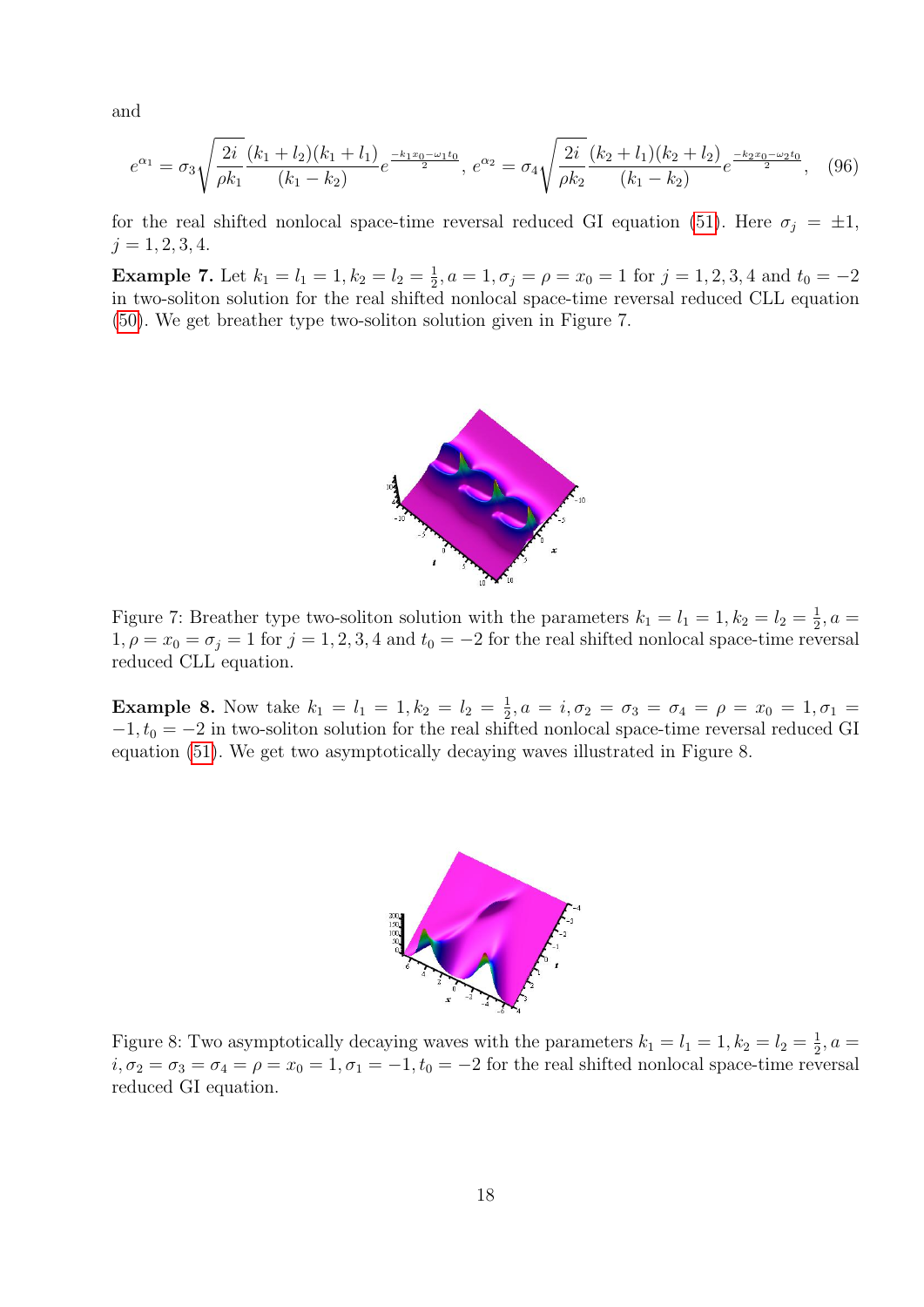B.(ii)  $r(x,t) = \rho \bar{q}(x, -t + t_0), \rho, t_0 \in \mathbb{R}, a = -\bar{a}.$ 

When we use Type 1, we get the following constraints that must be satisfied by the parameters of two-soliton solutions of both complex shifted nonlocal time reversal reduced CLL and GI equations:

$$
l_j = \bar{k}_j, \quad e^{\delta_j} = \rho e^{\bar{\omega}_j t_0 + \bar{\alpha}_j}, \quad j = 1, 2,
$$
\n(97)

yielding  $m_j = -\bar{\omega}_j$ ,  $j = 1, 2$ .

#### 4.4.2 Two-soliton solutions of the shifted nonlocal reduced KN equations

B.(i) 
$$
r(x,t) = \rho q(-x + x_0, -t + t_0), \rho, x_0, t_0 \in \mathbb{R}
$$
.

Here Type 1 yields trivial solution. Applying Type 2 to the reduction formula with two-soliton solution of KN system yields the constraints

$$
e^{\delta_1} = \sigma_1 \sqrt{-2i\rho l_1} \frac{l_2(k_1 + l_1)(k_2 + l_1)}{k_1 k_2(l_1 - l_2)} e^{\frac{-l_1 x_0 - m_1 t_0}{2}}, \ e^{\delta_2} = \sigma_2 \sqrt{-2i\rho l_2} \frac{l_1(k_1 + l_2)(k_2 + l_2)}{k_1 k_2(l_1 - l_2)} e^{\frac{-l_2 x_0 - m_2 t_0}{2}}, \tag{98}
$$

and

$$
e^{\alpha_1} = \sigma_3 \sqrt{\frac{2ik_1}{\rho}} \frac{k_2(k_1 + l_2)(k_1 + l_1)}{l_1 l_2(k_1 - k_2)} e^{\frac{-k_1 x_0 - \omega_1 t_0}{2}}, \ e^{\alpha_2} = \sigma_4 \sqrt{\frac{2ik_2}{\rho}} \frac{k_1(k_2 + l_1)(k_2 + l_2)}{l_1 l_2(k_1 - k_2)} e^{\frac{-k_2 x_0 - \omega_2 t_0}{2}}, \tag{99}
$$

for the real shifted nonlocal space-time reversal reduced KN equation [\(52\)](#page-6-5). Here  $\sigma_j = \pm 1$ ,  $j = 1, 2, 3, 4.$ 

**Example 9.** Choose  $k_1 = \frac{1}{2}$  $\frac{1}{2}, k_2 = \frac{1}{8}$  $\frac{1}{8}$ ,  $l_1 = 2$ ,  $l_2 = 1$ ,  $a = 2i$ ,  $\sigma_j = x_0 = \rho = 1$  for  $j = 1, 2, 3, 4$  and  $t_0 = -2$  in two-soliton solution for the equation [\(52\)](#page-6-5). We obtain two asymptotically decaying waves illustrated in Figure 9.



Figure 9: Two asymptotically decaying waves with the parameters  $k_1 = \frac{1}{2}$  $\frac{1}{2}, k_2 = \frac{1}{8}$  $\frac{1}{8}$ ,  $l_1 = 2$ ,  $l_2 =$  $1, a = 2i, x_0 = \rho = \sigma_j = 1$  where  $j = 1, 2, 3, 4$  and  $t_0 = -2$  for the real shifted nonlocal space-time reversal reduced KN equation.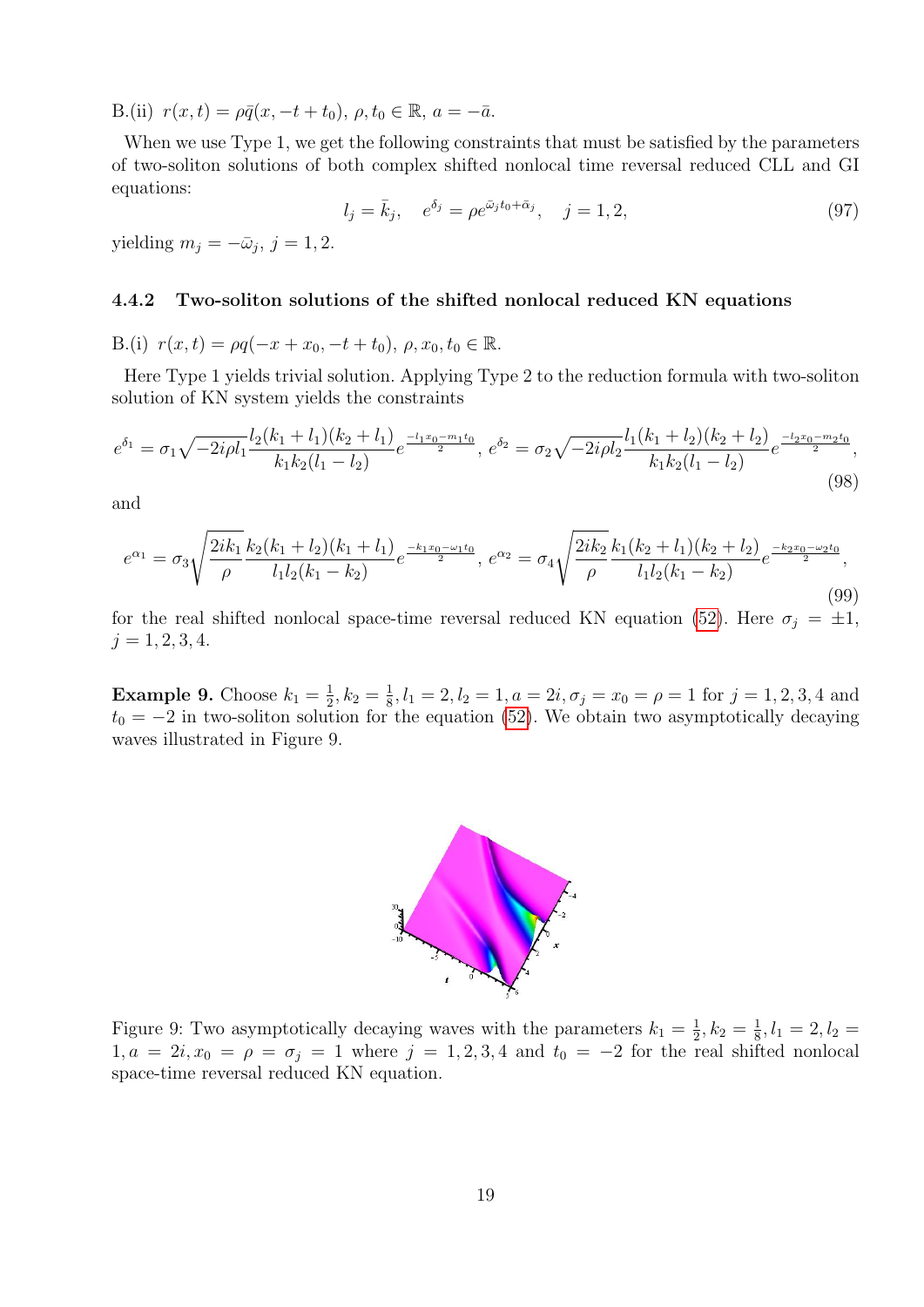B.(ii)  $r(x, t) = \rho \bar{q}(x, -t + t_0), \rho, t_0 \in \mathbb{R}, a = -\bar{a}$ .

In this case, Type 1 approach yields the following constraints that must be satisfied by the parameters of two-soliton solutions of the complex shifted nonlocal time reversal reduced KN equation:

$$
l_j = \bar{k}_j, \quad e^{\delta_j} = \rho e^{\bar{\omega}_j t_0 + \bar{\alpha}_j}, \quad j = 1, 2,
$$
\n(100)

yielding  $m_j = -\bar{\omega}_j$ ,  $j = 1, 2$ .

**Remark 4.2** Let  $k_1$  or  $k_2$  be a pure imaginary number. In this case, two-soliton solutions of the complex shifted nonlocal time reversal reduced CLL, GI, and KN equations become same and indeed trivial. Moreover, the real-valued solutions  $|q(x,t)|^2$  obtained from two-soliton solutions of the complex shifted nonlocal time reversal reduced CLL, GI, and KN equations are same.

Example 10. Take the parameters of two-soliton solutions of the complex shifted nonlocal time reversal reduced CLL, GI, and KN equations as  $k_1 = \frac{1}{2}$  $\frac{1}{2}, k_2 = -\frac{1}{10}, a = \frac{i}{3}$  $\frac{i}{3}, e^{\alpha_1} = x_0 = \rho =$  $1, e^{\alpha_2} = -1, t_0 = -2$ . Then we get the same solution  $|q(x, t)|^2$  for these equations. We have two asymptotically decaying waves presented in Figure 11.



Figure 10: Two asymptotically decaying waves with the parameters  $k_1 = \frac{1}{2}$ Figure 10: Two asymptotically decaying waves with the parameters  $k_1 = \frac{1}{2}, k_2 = -\frac{1}{10}, a = i$ <br> $e^{i\theta}$  $\frac{i}{3}$ ,  $e^{\alpha_1} = x_0 = \rho = 1$ ,  $e^{\alpha_2} = -1$ ,  $t_0 = -2$  for the complex shifted nonlocal time reversal reduced CLL, GI, and KN equations.

# 5 Conclusion

In this paper we considered the integrable Kundu type system including a free parameter  $\beta$ . We obtained all possible local and shifted nonlocal consistent reductions of this system. We used two different bilinearizing transformations on this system and obtained Hirota bilinear forms of the famous systems corresponding to three particular values of  $\beta$ ; CLL system ( $\beta = -\frac{1}{4}$ )  $(\frac{1}{4}),$ GI system ( $\beta = 0$ ), and KN system ( $\beta = -\frac{1}{2}$ )  $\frac{1}{2}$ ). Via the Hirota method we obtained one- and two-soliton solutions of these coupled systems. By using these solutions with the reduction formulas we also obtained one- and two-soliton solutions of the local and shifted nonlocal real space-time reversal and complex time reversal reduced CLL, GI, and KN equations.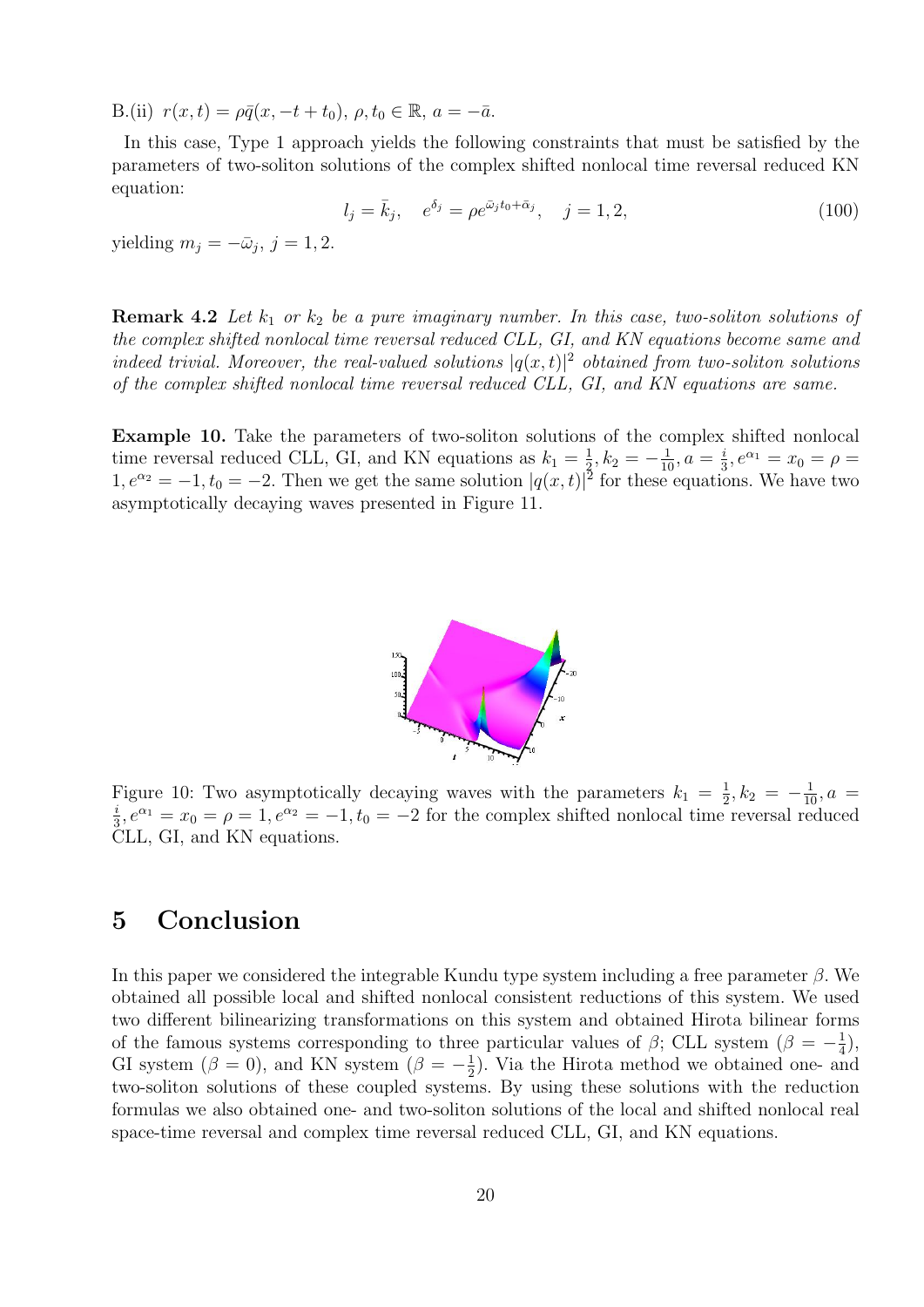We observed that one- and two-soliton solutions  $|q(x,t)|^2$  of the reduced local and shifted nonlocal complex time-reversal CLL, GI, and KN equations obtained by Type 1 are same. But the solutions obtained by Type 2 for the shifted nonlocal real space-time reversal reduced CLL, GI, and KN equations are different. One-soliton solutions  $q(x, t)$  of these equations are also related to the one-soliton solutions  $u(x, t)$  of the standard unshifted nonlocal real space-time reversal equations by the relation  $q(x,t) = u(x - \frac{x_0}{2})$  $\frac{x_0}{2}, t-\frac{t_0}{2}$  $rac{t_0}{2}$ .

One can also find N-soliton solutions of these equations via Hirota method by using the expansion [\(21\)](#page-2-4) with [\(22\)](#page-3-0) and [\(23\)](#page-3-1) for any N. Using different methods like inverse scattering transformation and Darboux transformation can give different solutions for the shifted nonlocal CLL, GI, and KN equations. We also remark that since the shifted nonlocal CLL, GI, and KN equations reduce to the standard unshifted nonlocal CLL, GI, and KN equations, respectively, by letting  $x_0 = t_0 = 0$ , solutions of the shifted nonlocal equations also reduce to solutions of the standard nonlocal equations as  $x_0 = t_0 = 0$ .

# References

- <span id="page-20-0"></span>[1] S. Kakei, N. Sasa, and J. Satsuma, Bilinearization of a generalized derivative nonlinear Schrödinger equation, J. Phys. Soc. Japan 64 (5), 1519–1523, 1995.
- [2] E.G. Fan, A family of completely integrable multi-Hamiltonian systems explicitly related to some celebrated equations, J. Math. Phys. 42 (9), 4327–4344, 2001.
- [3] Y.C. Hon, E.G. Fan, Uniformly constructing finite-band solutions for a family of derivative nonlinear Schrödinger equations, Chaos, Solitons Fractals 24, 1087-–1096, 2005.
- [4] K. Abhinav, P. Guha, and I. Mukherjee, Study of quasi-integrable and nonholonomic deformation of equations in the NLS and DNLS hierarchy, J. Math. Phys. 59, 101507, 2018.
- <span id="page-20-1"></span>[5] M. Tao, H. Dong, N-soliton solutions of the coupled Kundu equations based on the Riemann-Hilbert method, Math. Probl. Eng. 2019, Art. ID 3085367, 2019.
- <span id="page-20-2"></span>[6] A. Kundu, Landau-Lifshitz and higher-order nonlinear systems gauge generated from nonlinear Schrödinger-type equations, J. Math. Phys. 25, 3433–3438, 1984.
- <span id="page-20-3"></span>[7] A. Kundu, Exact solutions to higher-order nonlinear equations through gauge transformation, Physica D 25, 399–406, 1987.
- <span id="page-20-4"></span>[8] P.A. Clarkson, C.M. Cosgrove, Painlevé analysis of the non-linear Schrödinger family of equations, J. Phys. A 20, 2003, 1987.
- <span id="page-20-5"></span>[9] L. Wen, N. Zhang, and E. Fan, N-soliton solution of the Kundu-type equation via Riemann-Hilbert approach, Acta Math. Sci. Ser. B 40 (1), 113–126, 2020.
- <span id="page-20-6"></span>[10] H.H. Chen, Y.C. Lee, and C.S. Liu, Integraility of nonlinear Hamiltonian systems by inverse scattering method, Phys. Scr. 20, 490–492, 1979.
- [11] A. Nakamura, H.H. Chen, Multi-soliton solutions of a derivative nonlinear Schrödinger equation, J. Phys. Soc. Japan 49 (2), 1980.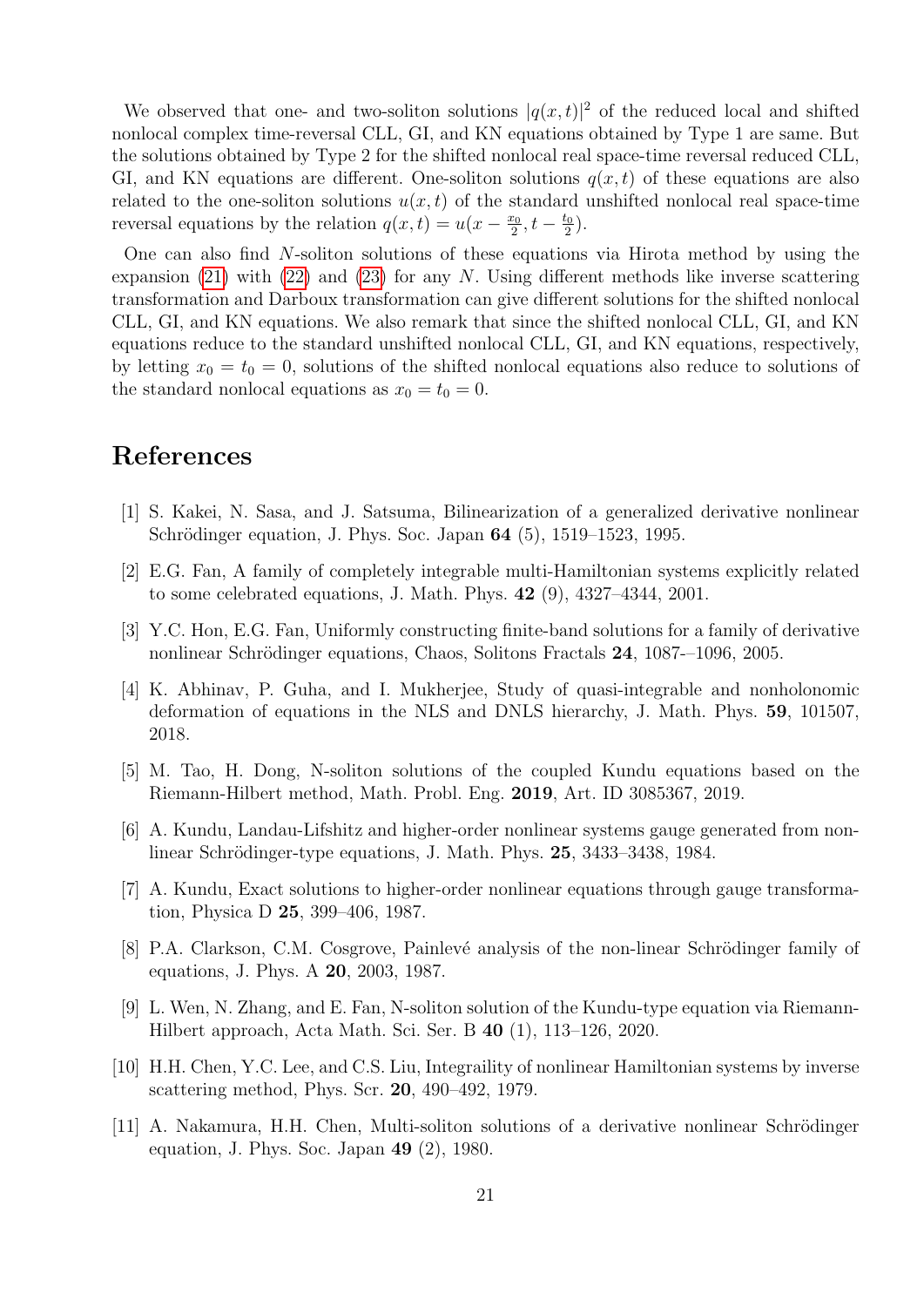- [12] B. Yang, W.G. Zhang, H.Q. Zhang, and S.B. Pei, Generalized Darboux transformation and rational soliton solutions for Chen-Lee-Liu equation, Appl. Math. Comput. 242, 863-–876, 2014.
- [13] N. Zhang, T.C. Xia, and E.G. Fan, A Riemann-Hilbert approach to the Chen-Lee-Liu equation on the half line, Acta Math. Appl. Sin. Engl. Ser. 34 (3), 493-–515, 2018.
- <span id="page-21-0"></span>[14] Y.S. Zhang, L.J. Guo, J.S. He, and Z.X. Zhou, Darboux transformation of the second-type derivative nonlinear Schrödinger equation, Lett. Math. Phys.  $105$  (6), 853-–891, 2015.
- <span id="page-21-1"></span>[15] V.S. Gerdjikov, M.I. Ivanov, The quadratic bundle of general form and the nonlinear evolution equations; I. Hierarchies of Hamiltonian structures, Bulg. J. Phys. 10, 13, 1983.
- [16] V.S. Gerdjikov, M.I. Ivanov, The quadratic bundle of general form and the nonlinear evolution equations; II. Hierarchies of Hamiltonian structures, Bulg. J. Phys. 10, 130, 1983.
- [17] Yu.N. Sidorenko, K. Prikarpatskii, Periodic problem for nonlinear Ablowitz model, J. Math. Sci. 65 (6), 1921–1927, 1993.
- [18] E.G. Fan, Integrable evolution systems based on Gerdjikov-Ivanov equations, bi-Hamiltonian structure, finite-dimensional integrable systems and N-fold Darboux transformation, J. Math. Phys. 41, 7769—7782, 2000.
- [19] E.G. Fan, Darboux transformation and soliton-like solutions for the Gerdjikov–Ivanov equation, J. Phys. A: Math. Gen. 33, 6925–6933, 2000.
- [20] Y. Hou, E.G. Fan, and P. Zhao, Algebro-geometric solutions for the Gerdjikov-Ivanov hierarchy, J. Math. Phys. **54**, 073505, 2013.
- <span id="page-21-2"></span>[21] H. Yilmaz, Exact solutions of the Gerdjikov-Ivanov equation using Darboux transformations, J. Nonlinear Math. Phys. 22 (1), 32–46, 2015.
- <span id="page-21-3"></span>[22] D.J. Kaup, A.C. Newell, An exact solution for a derivative nonlinear Schrödinger equation, J. Math. Phys. 19, 798, 1978.
- [23] G. Tu, The trace identity, a powerful tool for constructing the Hamiltonian structure of integrable systems, J. Math. Phys. 30, 330–338, 1989.
- [24] S.W. Xu, J.S. He, and L.H. Wang, The Darboux transformation of the derivative nonlinear Schrödinger equation, J. Phys. A: Math. Theor. 44 (30), 305203, 2011.
- [25] B. Guo, L. Ling, and Q.P. Liu, High-order solutions and generalized Darboux transformations of derivative nonlinear Schrödinger equations, Stud. Appl. Math. 130, 317–344, 2012.
- [26] Y.S. Zhang, L.J. Guo, S.W. Xu, Z.W. Wu, and J.S. He, The hierarchy of higher order solutions of the derivative nonlinear Schrödinger equation, Commun. Nonlinear Sci. Numer. Simulat. 19 (6), 1706—1722, 2014
- <span id="page-21-4"></span>[27] W. Liu, Y. Zhang, and J. He, Rogue wave on a periodic background for Kaup-Newell equation, Rom. Rep. Phys. 70, 106, 2018.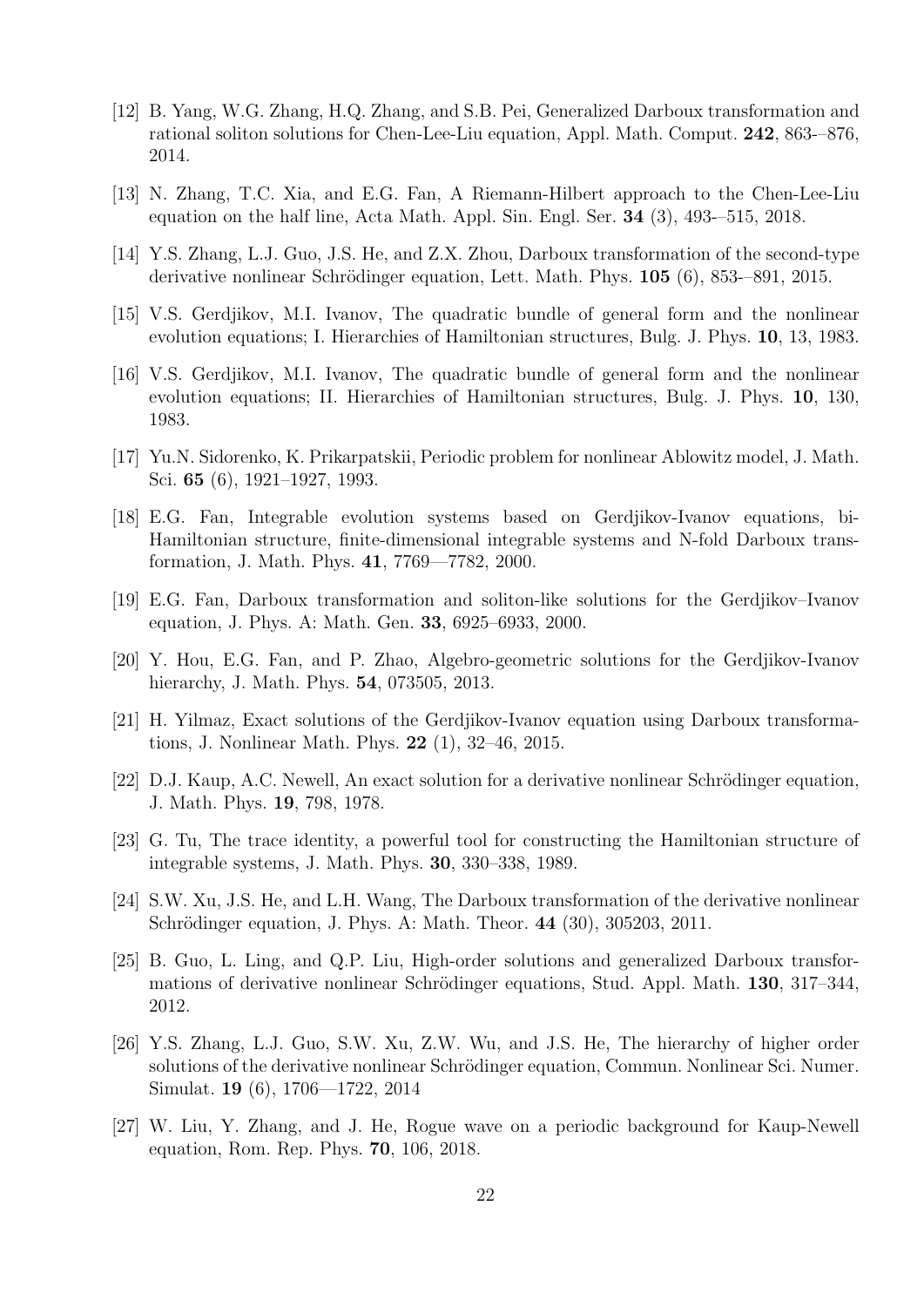- <span id="page-22-0"></span>[28] M. Wadati, K. Sogo, Gauge transformations in soliton theory, J. Phys. Soc. Japan 52, 394, 1983.
- <span id="page-22-1"></span>[29] M.J. Ablowitz, Z.H. Musslimani, Integrable nonlocal nonlinear Schrödinger equation, Phys. Rev. Lett. 110, 064105, 2013.
- <span id="page-22-5"></span>[30] M.J. Ablowitz, Z.H. Musslimani, Inverse scattering transform for the integrable nonlocal nonlinear Schrödinger equation, Nonlinearity 29, 915–946, 2016.
- <span id="page-22-2"></span>[31] M.J. Ablowitz, Z.H. Musslimani, Integrable nonlocal nonlinear equations, Stud. App. Math. **139** (1), 7–59, 2016.
- <span id="page-22-3"></span>[32] M. Gürses, A. Pekcan, and K. Zheltukhin, Discrete symmetries and nonlocal reductions, Phys. Lett. A 384, 120065, 2020.
- <span id="page-22-4"></span>[33] K. Chen, X. Deng, S. Lou, and D. Zhang, Solutions of local and nonlocal equations reduced from the AKNS hierarchy, Stud. Appl. Math. 141 (1), 113–141, 2018.
- [34] B.F. Feng, X.D. Luo, M.J. Ablowitz, and Z.H. Musslimani, General soliton solution to a nonlocal nonlinear Schrödinger equation with zero and nonzero boundary conditions, Nonlinearity 31 (12), 5385–5409, 2018.
- [35] V.S. Gerdjikov, A. Saxena, Complete integrability of nonlocal nonlinear Schrödinger equation, J. Math. Phys. 58 (1), 013502, 2017.
- <span id="page-22-7"></span>[36] M. Gürses, A. Pekcan, Nonlocal nonlinear Schrödinger equations and their soliton solutions, J. Math. Phys. 59, 051501, 2018.
- <span id="page-22-6"></span>[37] M. Gürses, A. Pekcan, Integrable nonlocal reductions, Symmetries, Differential Equations and Applications SDEA-III, Istanbul, Turkey, August 2017, in: V.G. Kac, P.J. Olver, P. Winternitz, T. Ozer (Eds), Springer Proceedings in Mathematics and Statistics, 266, 27– 52, 2018.
- [38] X. Huang, L. Ling, Soliton solutions for the nonlocal nonlinear Schrödinger equation, Eur. Phys. J. Plus 131, 148, 2016.
- [39] M. Li, T. Xu, Dark and antidark soliton interactions in the nonlocal nonlinear Schrödinger equation with the self-induced parity-time-symmetric potential, Phys. Rev. E 91, 033202, 2015.
- [40] M.J. Ablowitz, B.F. Feng, X.D. Luo, and Z.H. Musslimani, Inverse scattering transform for the nonlocal reverse space-time nonlinear Schrödinger equation, Theor. Math. Phys. 196 (3), 1241–1267, 2018.
- [41] X.Y. Wen, Z. Yan, and Y. Yang, Dynamics of higher-order rational solitons for the nonlocal nonlinear Schrödinger equation with the self-induced parity-time-symmetric potential, Chaos 26, 063123, 2015.
- [42] A. Khare, A. Saxena, Periodic and hyperbolic soliton solutions of a number of nonlocal nonlinear equations, J. Math. Phys. 56, 032104, 2015.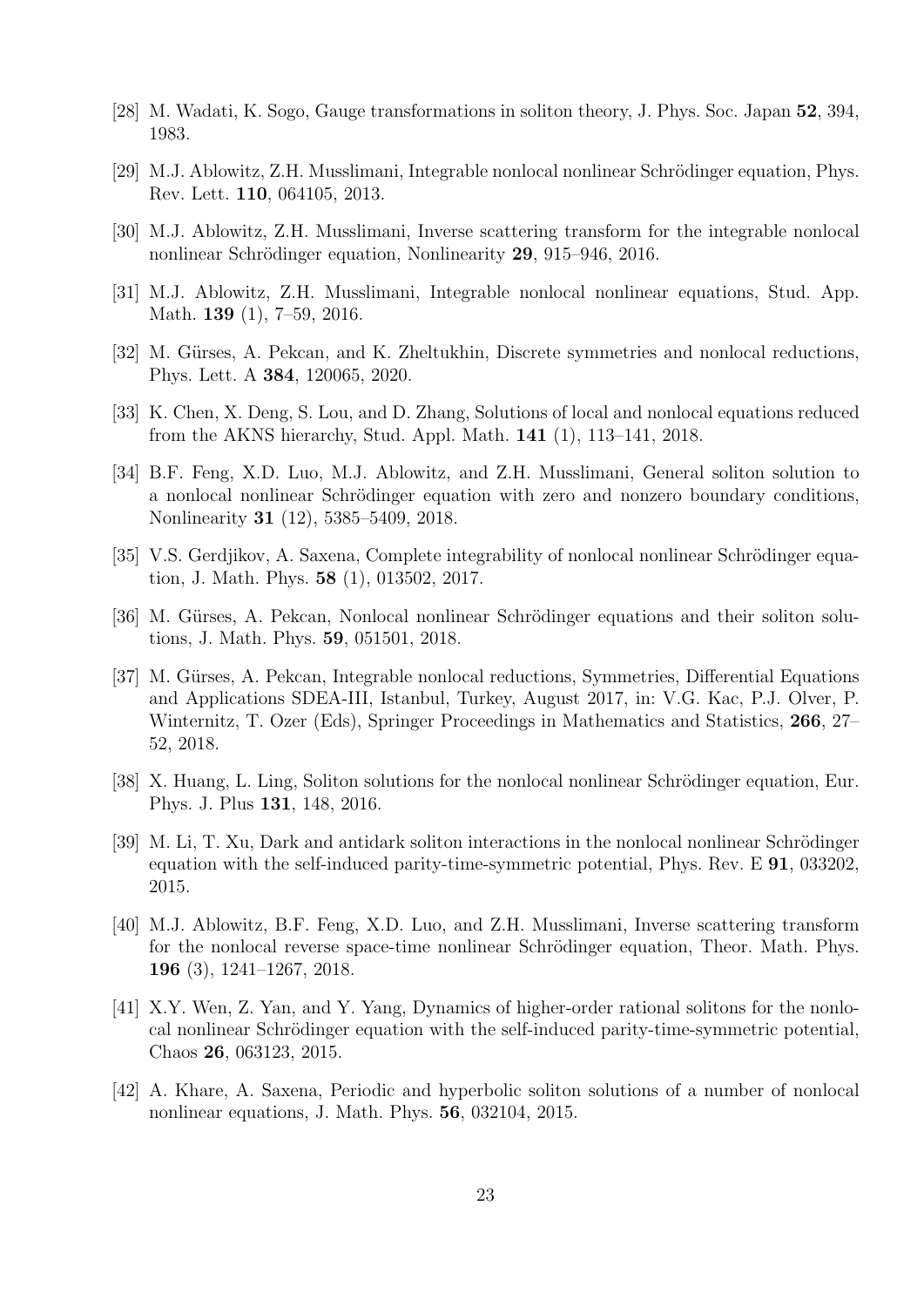- [43] J. Yang, General N-solitons and their dynamics in several nonlocal nonlinear Schrödinger equations, Phys. Lett A 383 (4), 328–337, 2019.
- [44] T. Xu, S. Lan, M. Li, L.L. Li, and G.W. Zhang, Mixed soliton solutions of the defocusing nonlocal nonlinear Schrödinger equation, Phys. D 390, 47–61, 2019.
- [45] T. Xu, Y. Chen, M. Li, and D.X. Meng, General stationary solutions of the nonlocal nonlinear Schrödinger equation and their relevance to the  $\mathcal{PT}$ -symmetric system, Chaos 29, 123124, 2019.
- <span id="page-23-0"></span>[46] W.X. Ma, Inverse scattering for nonlocal reverse-time nonlinear Schrödinger equations, Appl. Math. Lett. 102, 106161, 2020.
- <span id="page-23-1"></span>[47] M. Gürses, A. Pekcan, Nonlocal nonlinear modified KdV equations and their soliton solutions, Commun. Nonlinear Sci. Numer. Simul. 67, 427, 2019.
- [48] J.L. Ji, Z.N. Zhu, On a nonlocal modified Korteweg-de Vries equation: Integrability, Darboux transformation and soliton solutions, Commun. Non. Sci. Numer. Simul. 42, 699, 2017.
- [49] J.L. Ji, Z.N. Zhu, Soliton solutions of an integrable nonlocal modified Korteweg-de Vries equation through inverse scattering transform, J. Math. Anal. Appl. 453, 973, 2017.
- [50] L.Y. Ma, S.F. Shen, and Z.N. Zhu, Soliton solution and gauge equivalence for an integrable nonlocal complex modified Korteweg-de Vries equation, J. Math. Phys. 58, 103501, 2017.
- [51] X. Shi, P. Lv, and C. Qi, Explicit solutions to a nonlocal 2-component complex modified Korteweg-de Vries equation, Appl. Math. Lett. 100, 106043, 2020.
- [52] X.D. Luo, Inverse scattering transform for the complex reverse space-time nonlocal modified Korteweg-de Vries equation with nonzero boundary conditions and constant phase shift, Chaos 29, 073118, 2019.
- <span id="page-23-2"></span>[53] G. Zhang, Z. Yan, Inverse scattering transforms and soliton solutions of focusing and defocusing nonlocal mKdV equations with nonzero boundary conditions, Phys. D 402, 132170, 2020.
- <span id="page-23-3"></span>[54] M. Li, Y. Zhang, R. Ye, and Y. Lou, Exact solutions of the nonlocal Gerdjikov-Ivanov equation, Commun. Theor. Phys. 73 (10), 2021.
- <span id="page-23-4"></span>[55] Y. Zhang, H.H. Dong, N-soliton solutions to the multi-component nonlocal Gerdjikov-Ivanov equation via Riemann-Hilbert problem with zero boundary conditions, Appl. Math. Lett. 125, 107770, 2022.
- <span id="page-23-5"></span>[56] M. Gürses, Nonlocal Fordy-Kulish equations on symmetric spaces, Phys. Lett. A 381, 1791–1794, 2017.
- [57] M. Gürses, A. Pekcan, and K. Zheltukhin, Nonlocal hydrodynamic type of equations, Commun. Nonlinear Sci. Numer. Simul. 85, 105242, 2020.
- [58] M. Gürses, A. Pekcan, Nonlocal KdV equations, Phys. Lett. A **384** (35), 126894, 2020.